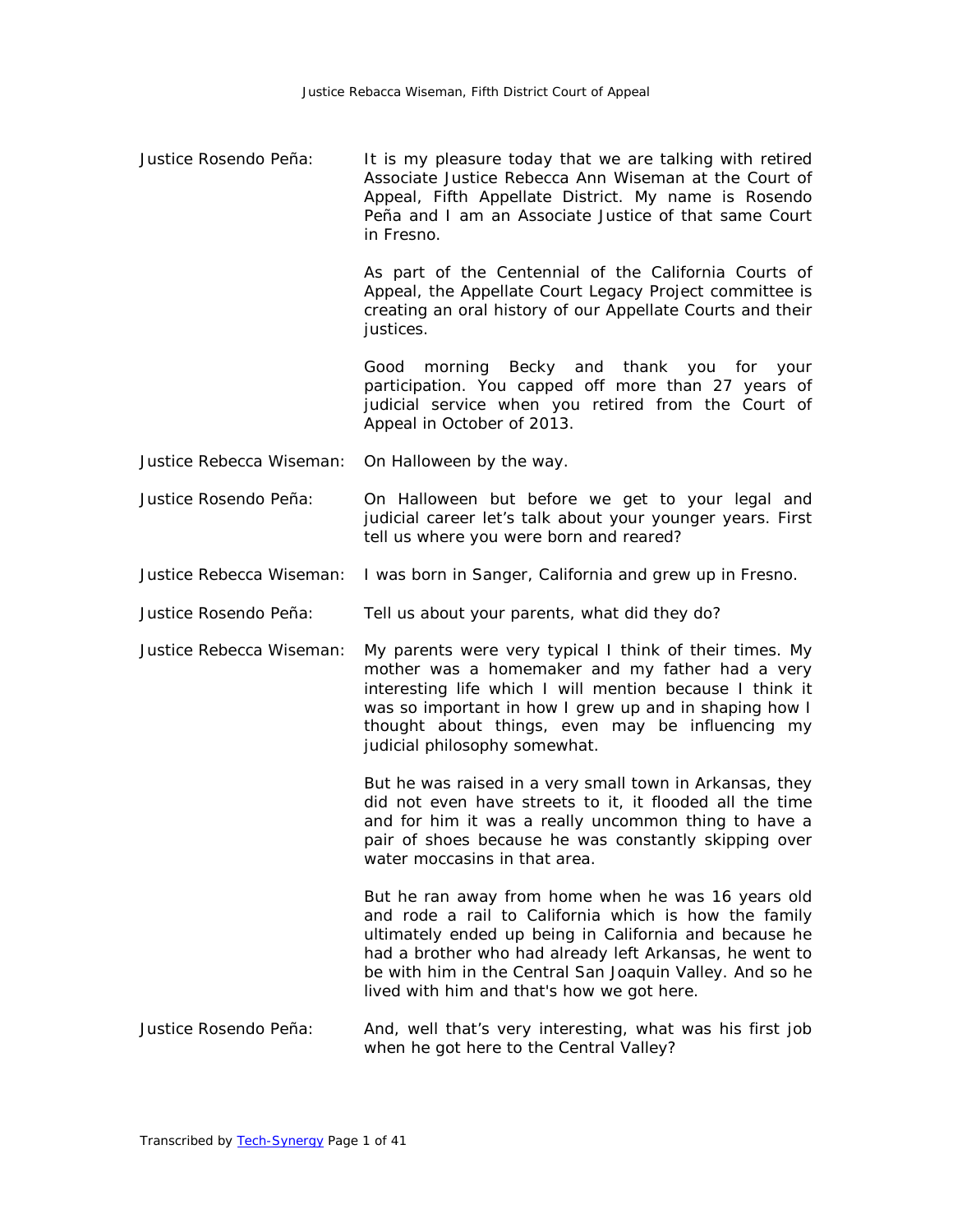- Justice Rebecca Wiseman: Picking grapes and then he went to driving trucks. And I mean the stories about going over the grapevine losing the brakes, the hard work that he went through the long hours and that's what convinced him that he was going to not do that all his life. So he went to college which was quite a deal in between which he enlisted in World War II.
- Justice Rosendo Peña: And I have read that your father was a glider pilot in World War II, can you tell us a little bit about that?
- Justice Rebecca Wiseman: Oh yeah, great stories. He still tells me, he is still living, he is 93-years old and he still remembers those stories. But he was a glider pilot, he was in the mission that they made a movie about called "A Bridge Too Far." As they did with gliders and they dropped them into enemy territory in Germany.

And my dad was captured as was the person that was with him and they were taken in by a German family. And the Gestapo came and found them and murdered the family and then took my dad off to prison camp. They actually murdered the man that was with my dad as well.

And so daddy spent about nine months in prison camp and then fortuitously the war ended and I mean the stories he told are fascinating, one after another, and so anyway, he came back to the Central San Joaquin Valley because that's where his roots have been established, and finished college.

He met my mother on an Amtrak train, they were playing cards and I guess he likes to say he picked her up and she didn't like that very much. She's pretty prim and proper but anyway that's how it started.

- Justice Rosendo Peña: Now, you mentioned that well how often would you talk about – I mean this sounds like something that would obviously change a person's life. Did he talk often about it or did he talk about it early on and then decided not to talk about it any more?
- Justice Rebecca Wiseman: Well, he was I think typical of many people of that generation, he didn't talk about it much until, I remember, I got into college and after and now he talks about it a lot more, maybe as he's gotten older he appreciates the value of the experience.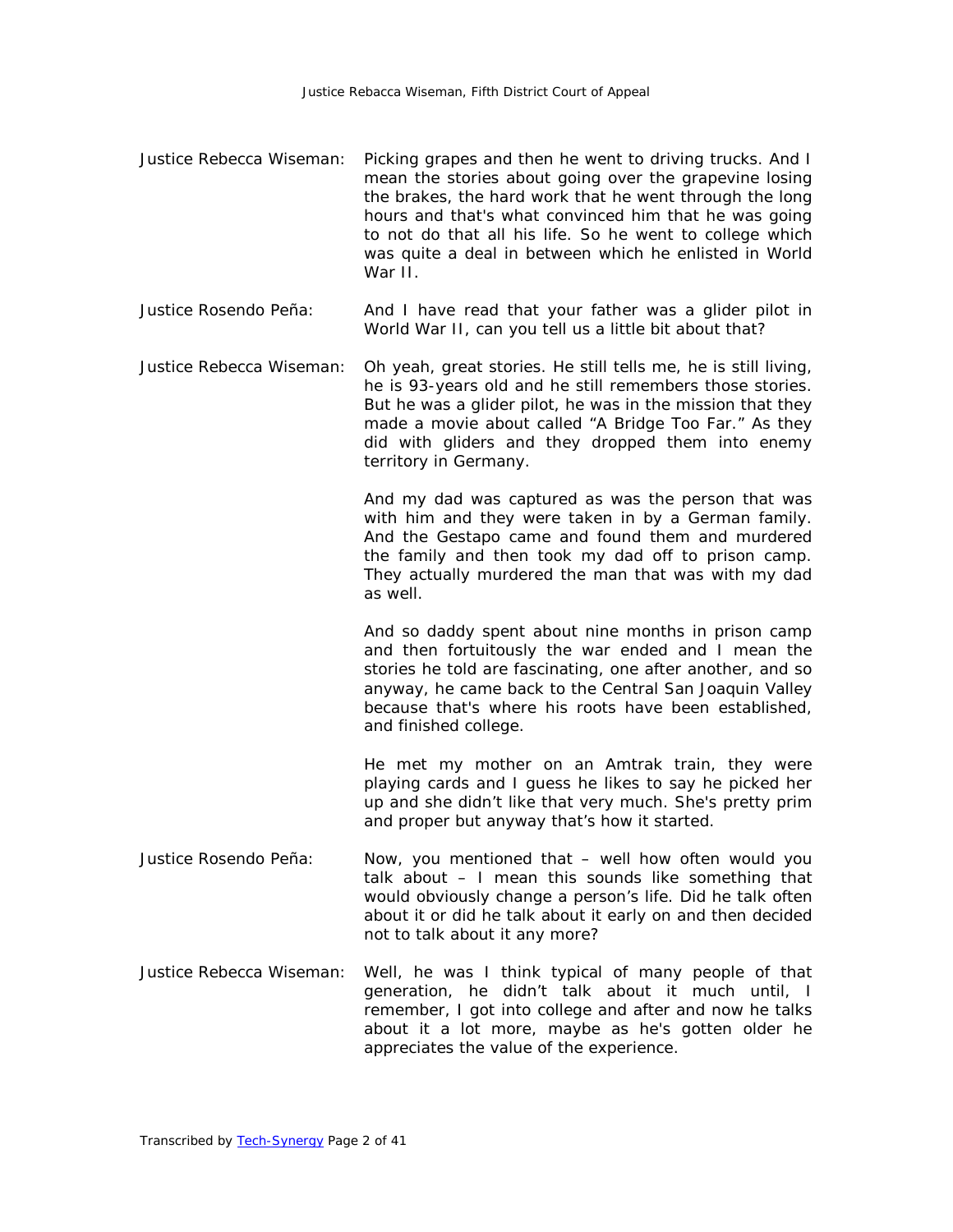| And I think he can tell we really like hearing the stories                    |
|-------------------------------------------------------------------------------|
| because if we don't hear them now, they will be lost and                      |
| they are not lost by any means but he can go on and on                        |
| with them. And his mind is still so clear. We don't hear                      |
| them over and over again. There are still new ones<br>coming up all the time. |

(00:05:05)

Justice Rosendo Peña: And as far as that your mother said they met on an Amtrak train, can you tell us a little bit more about that sounds pretty interesting and do you know where they were coming from?

Justice Rebecca Wiseman: My mother was from Pennsylvania and she came to Modesto of all places. That seems pretty random to me but she did, she got a job with the Department of Agriculture doing inspection of fruit and they would inspect fruit to determine whether it had adequate sugar levels.

> And so my mother is – she had a degree in chemistry she's pretty sharp cookie and really enjoyed science, it was her gift and so she had started in that role. She was on the train with friends, back in those days people traveled on the train a lot, it was a very social thing and she was going back and forth to LA.

> And my dad was on the train with some other officer, they were -- my dad was a lieutenant and so he thought she was pretty cute, that's how he put it and so they went and started playing bridge and that's how they met and he got her phone number and came back to Modesto to look her up.

> It's not like he had the Internet where you could find somebody on Facebook. He had to go pretty much walking through the streets of Modesto to find her and he did.

- Justice Rosendo Peña: Wow, well that's very interesting, you said he went to the work and back finished the college, so where did he end up working – what was his employment or his career after that?
- Justice Rebecca Wiseman: Well, he worked for a company called Producers Cotton Oil Company and it is located in Fresno and it had gins, they called them gins, cotton gins all over the Central San Joaquin Valley and he started as a gin manager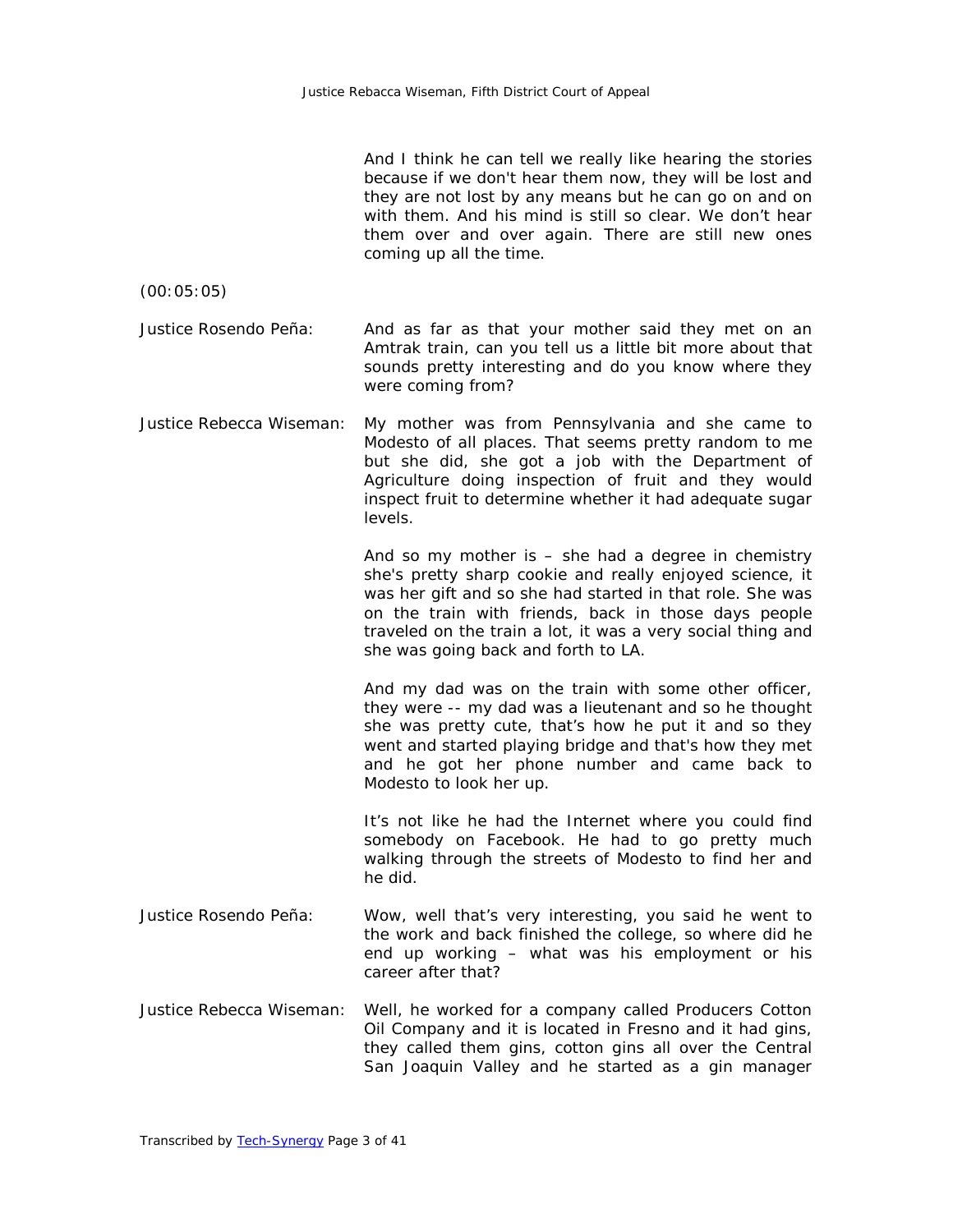which – my dad was a pretty quiet guy and so I think it was helpful to him to learn how to talk, and part of the job was keeping the customers happy.

So I still have hard time thinking of my dad is being chatty, but apparently he developed that skill and then worked his way up into management. And in those days people like to work for one company, it's so different than now where you go different places and staying at one job for five years might even be uncommon, but he was there 30 years, got his gold watch, and his reputation was that of how does that phrase go, the velvet hammer, he was pretty tough, growing up as a kid, you didn't mess with my dad.

- Justice Rosendo Peña: And mentioning that, tell us about any siblings growing up here in Fresno, you said you were born in Sanger but grew up in Fresno, can you tell us a little bit about maybe the schools that you attended in Fresno?
- Justice Rebecca Wiseman: Yes, I attended local schools, public schools, I went to McClain High School, I have a sister Joanne, who is -- I mean she was the beautiful one, tall and slender and she is a fabulous person, also very scientific oriented, she ended up being a teacher and a great teacher. She taught middle school by choice and all the boys wanted to be in her class for no surprising reason and anyway, she was great.
- Justice Rosendo Peña: Did she teach in Fresno or in San Joaquin Valley?
- Justice Rebecca Wiseman: She taught at Sanger, yeah, she is still there.

Justice Rosendo Peña: And during your early formal education, did you ever have to work as a student?

- Justice Rebecca Wiseman: Oh yeah, I have had a job since I was 12 years-old and my first job was working -- my aunt was a court reporter as Fresno County Superior Court and so she would give me her verbal notes and then I would transcribe them for her.
- Justice Rosendo Peña: So you would type them up on a typewriter?
- Justice Rebecca Wiseman: Yeah, I don't think I was very good, I think she had to go through and fix some of my mistakes, typos, but I remember the first case she gave me was something called a gang rape case. My mother didn't know that's what it was and I thought, oh gang! What's that? Well,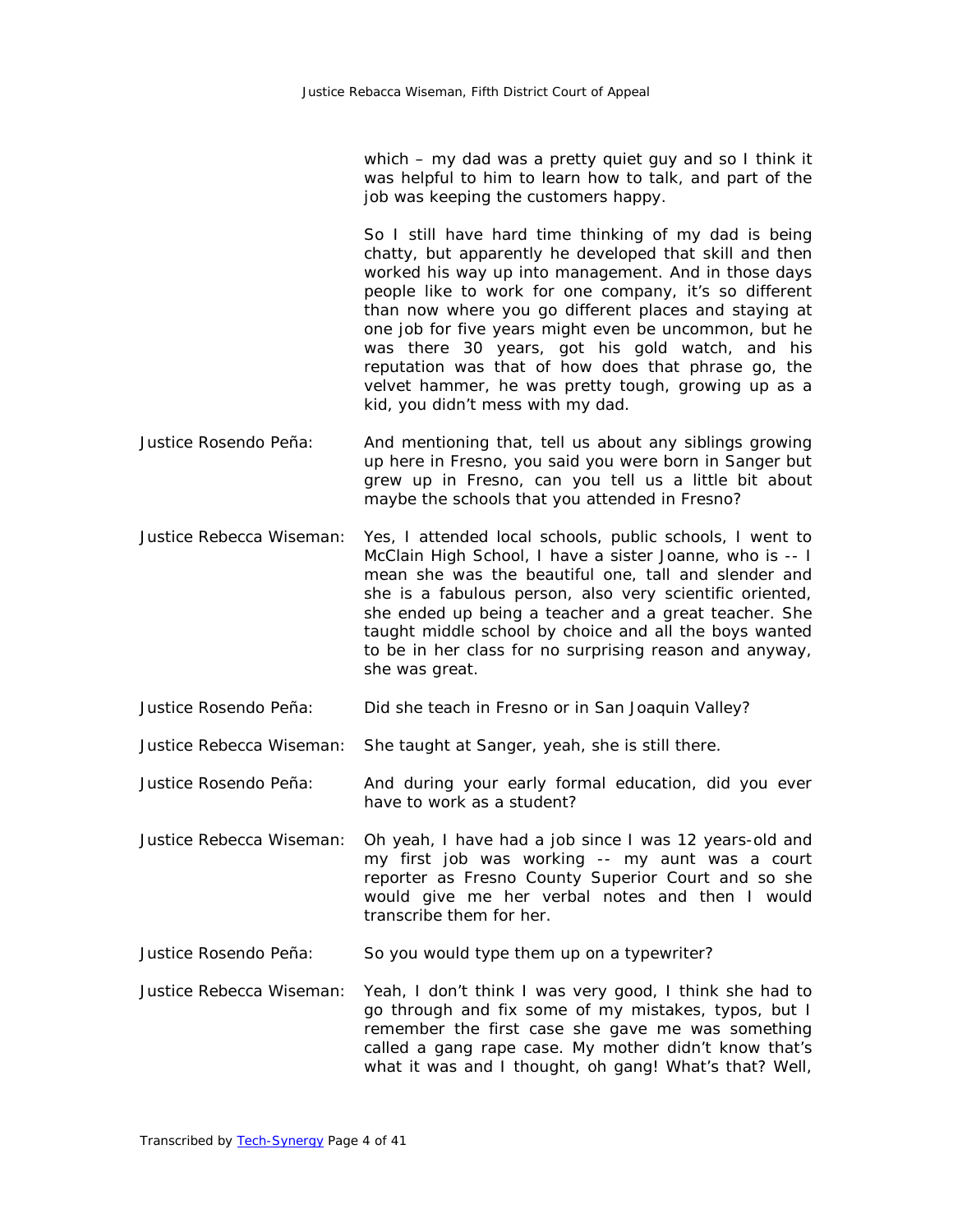by the time I was through, I had a pretty good idea. It was probably not the best judgment to give a 12 yearold. But I got my initiation early and then I worked at Liberty House, which was a department store.

- Justice Rosendo Peña: You remember that?
- Justice Rebecca Wiseman: Yeah, it would be comparable to Macy's, I suppose, and it was a local chain and I was the representative of the high school that I worked at. But that's why I really started enjoying public speaking. I would put on shows and presentations for them and learned how to speak extemporaneously.
- Justice Rosendo Peña: When we say put on shows, does this involve clothing or --
- (00:10:07)
- Justice Rebecca Wiseman: It did. And we would do it for various foundations and causes and raise money for organizations. Every high school had a person, at that time they were women, the girls, now I suppose they are all men and women, but we would put these presentations on, it was great training. I had never done anything like that before and I liked it, I liked public speaking.
- Justice Rosendo Peña: Great! So you graduated from McClain High School and where did you go to college and what was your major?
- Justice Rebecca Wiseman: I went to Fresno State, I never really thought about leaving because dad had always been home. My major was Journalism because I wanted to be a TV broadcaster, never once thought about being a lawyer.
- Justice Rosendo Peña: Now you said, you only considered Fresno state at that time, do you have reason for that?
- Justice Rebecca Wiseman: I did, apparently finances, we were obviously not wealthy people and staying in Fresno, seemed like a good idea, we didn't travel, so I hadn't had much exposure to other things and other places, and it was an economic choice.
- Justice Rosendo Peña: And how did you become interested in journalism?
- Justice Rebecca Wiseman: I just always was, maybe because the public speaking I did, I did forensics and debate and I just liked it, I did. I liked Walter Cronkite, I thought, God, that's what I want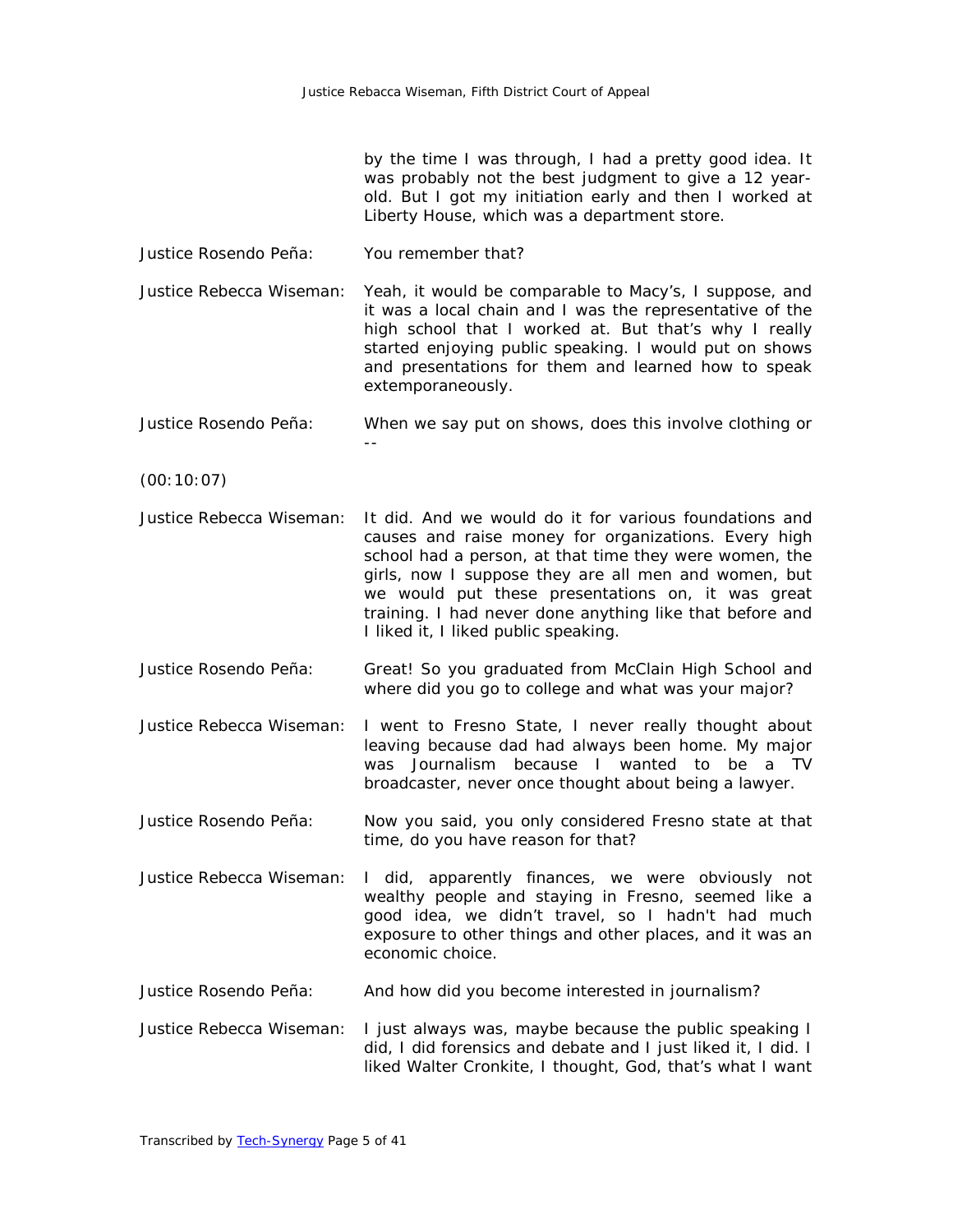to do, Barbara Walters, it was -- it just seemed like the most glamorous life possible.

- Justice Rosendo Peña: So did you have that as an aspiration, or maybe one day be either a news caster or behind the cameras?
- Justice Rebecca Wiseman: Yes, I got my first job. Out of college it was with KOVR in Sacramento, and worked in a newsroom.
- Justice Rosendo Peña: What were your responsibilities or duties in the newsroom?
- Justice Rebecca Wiseman: It was kind of a grant and I was so grateful to get it, and it was the 25th market in the United States, so it was a really great place to start. I would file clippings. They would not even allow you to have a pad of paper. So that's where I learned to write on a typewriter.

If the news director caught you with a legal pad or any kind of paper, writing a story, he would whip it out and tell you to do it the right way. They didn't have time, they had deadlines, you have to learn how to do that, and it was great. That's served me well. I have never written -- when I was at the Court of Appeal even on the trial bench, I don't think I ever had a pad, I did everything on a computer, everything.

- Justice Rosendo Peña: And so during your time at the Fresno State, did you do any work anywhere to either supplement your income or prepare yourself for your career?
- Justice Rebecca Wiseman: Yeah, I always had a job, I worked in various jobs, but I think the most interesting one for me, I got a job in the summer at Sacramento, ooh hoo, big city, and I thought that was great, and that's where I ultimately ended up meeting my husband, it was through that position. It was for the Secretary of Health and Welfare Agency, Earl O'Brien, who I thought was really cool at the time. He ultimately ended up in prison, so he was a medical doctor as well as a lawyer, and I think not the most honest person in the world.

But that is how I got my start and the first time I moved away from home and went to Sacramento, and had a great time.

Justice Rosendo Peña: And was it at that time that you were excited to go to law school or did you already have that in mind?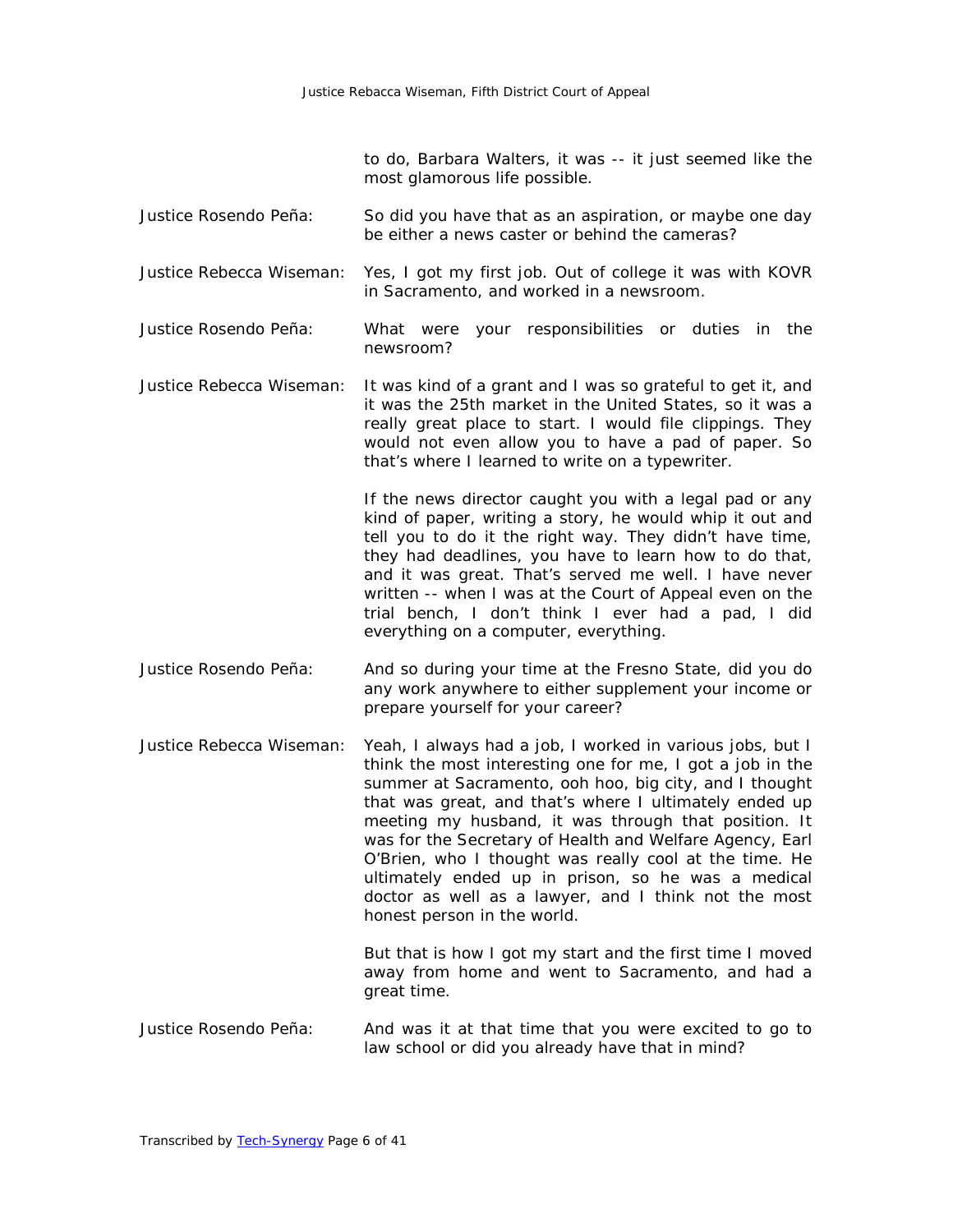Justice Rebecca Wiseman: Well, I actually decided to go to law school very randomly which is sort of how I have done many things in my life like applying for judgeships, it was kind of a random decision and a bad experience. I decided not to stay at the newsroom. I was unhappy because I didn't get a position that I had hoped that I would. Things often work out the way they should but you don't know that at the time. So I started applying for positions and I had a friend call me and say that he had been offered a job as an account executive with a public relations advertising firm, and I thought, well, it's not quite what I want but it is in my field.

> So I applied, and I went in, and I had a pretty good resume. I had done well in school and had some awards and good grades. So anyway I thought, well, I should have a shot at this, and I went, and I was being interviewed by this young woman and she kept asking me -- now bear in mind this was like 35 years ago, she kept asking me how fast I could type and how I was on the phone, and these kind of questions.

(00:14:59)

I said, well, this is all fine but what position am I interviewing for? Isn't this the account executive position? And she said, oh, we don't have an account executive position open. This is for the receptionist, and I said, well, I know you do have an account executive position open because my friend, who I named, was just offered a position.

And so she lied and she said, well, yes that's true, but we would never consider you for that position. And I said, why not? And she said, because you are a woman, which in retrospect I gave her credit that she was honest because I do think those kind of things happen today but people know you don't say it like that. Anyway --

Justice Rosendo Peña: I mean hearing that her saying that, how did that make you feel?

Justice Rebecca Wiseman: I was unhappy about it, but what it did is I walked away from there and then I talked to my husband, I said, you know, I don't have a credential. Here I have this degree from college and I have done well, and they get my friend who I really like, he didn't have -- his credentials weren't the same as mine.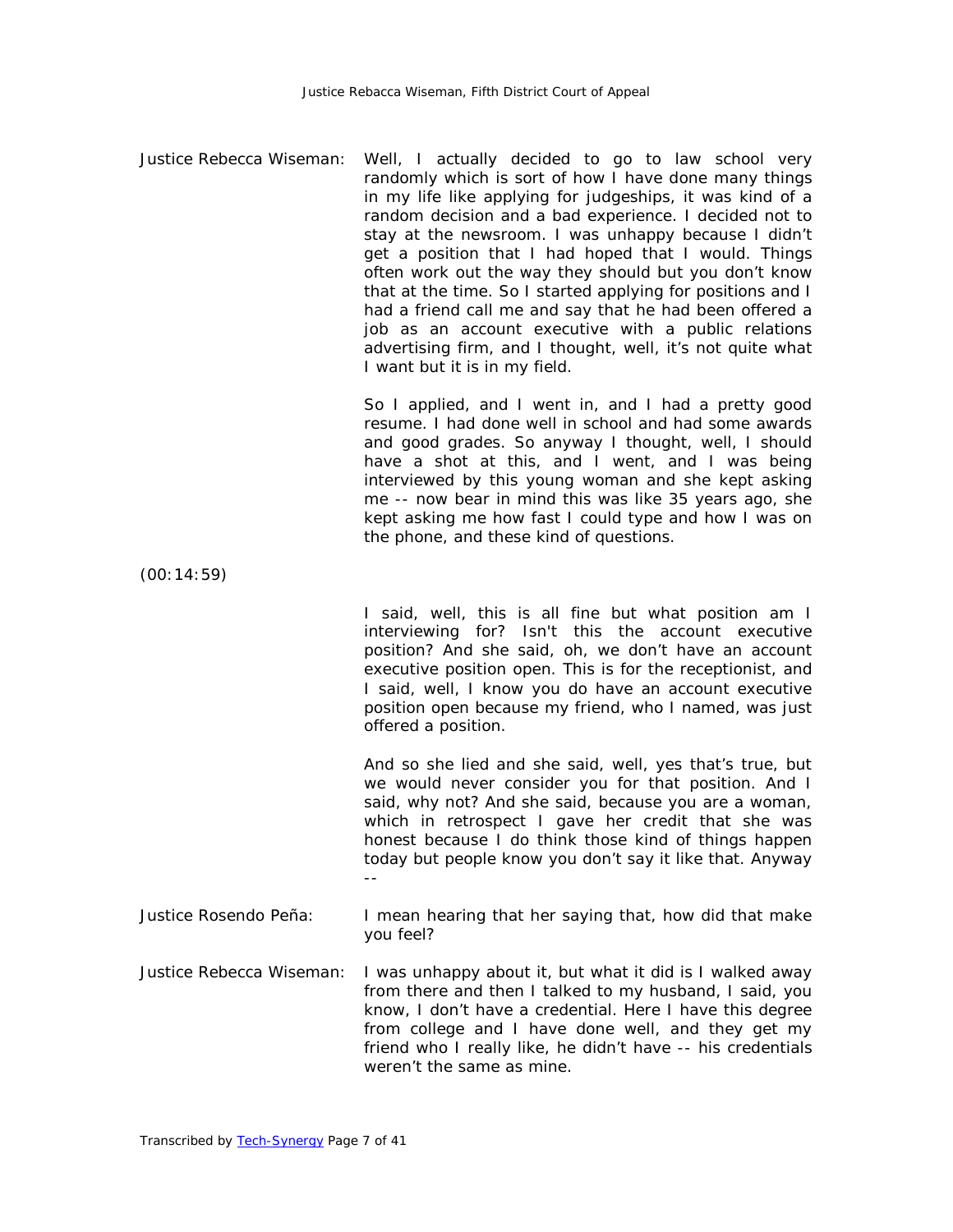|                          | I said, I need to get something where I don't always get<br>asked as the first question how fast you type, and that's<br>when it occurred to me, maybe I'd go to law school. And<br>it's funny, I had an offer, the same day I got accepted at<br>UC Davis Law School, I got an offer to work at a<br>newspaper and be an editor of one of their -- it's like<br>'Parade' magazine, USA, one of those types<br>of<br>magazines for a Sacramento paper, I just thought, oh<br>that sounds really good. |
|--------------------------|-------------------------------------------------------------------------------------------------------------------------------------------------------------------------------------------------------------------------------------------------------------------------------------------------------------------------------------------------------------------------------------------------------------------------------------------------------------------------------------------------------|
| Justice Rosendo Peña:    | Was that a difficult choice for you?                                                                                                                                                                                                                                                                                                                                                                                                                                                                  |
| Justice Rebecca Wiseman: | It was, because I never once thought of being a lawyer,<br>but that experience, getting back to your question,<br>which is how did I react to that, I didn't ever want to<br>have that happen again.                                                                                                                                                                                                                                                                                                  |
|                          | And so I figured fine, I will do this credential thing and<br>then I don't know if I'll ever practice, but nobody is ever<br>going to ask me that again.                                                                                                                                                                                                                                                                                                                                              |
| Justice Rosendo Peña:    | And you mentioned you got an offer from UC Davis, did<br>you accept that offer, did you attend that UC Davis<br>class?                                                                                                                                                                                                                                                                                                                                                                                |
| Justice Rebecca Wiseman: | I did.                                                                                                                                                                                                                                                                                                                                                                                                                                                                                                |
| Justice Rosendo Peña:    | And what year was that, what year as I guess?                                                                                                                                                                                                                                                                                                                                                                                                                                                         |
| Justice Rebecca Wiseman: | It would have been 1978, 1977, right in there.                                                                                                                                                                                                                                                                                                                                                                                                                                                        |
| Justice Rosendo Peña:    | We all have different experiences, how would you rate<br>your law school experience?                                                                                                                                                                                                                                                                                                                                                                                                                  |
| Justice Rebecca Wiseman: | I didn't like law school. I am sorry, but I didn't. It was a<br>means to an end for me. I had some classes that I really<br>liked. I had a water law class that I thought was<br>fabulous.                                                                                                                                                                                                                                                                                                            |
|                          | But my law school experience was complicated by the<br>fact that my husband moved to Kern County which is<br>five hours away to drive, and so I was driving back and<br>forth every weekend, and I think that colored my<br>experience because I was always frantic, just trying to<br>keep my reading up, my first year -                                                                                                                                                                            |
|                          | I had a great experience with classmates, wonderful<br>friends from law school, but as far as the coursework, I                                                                                                                                                                                                                                                                                                                                                                                       |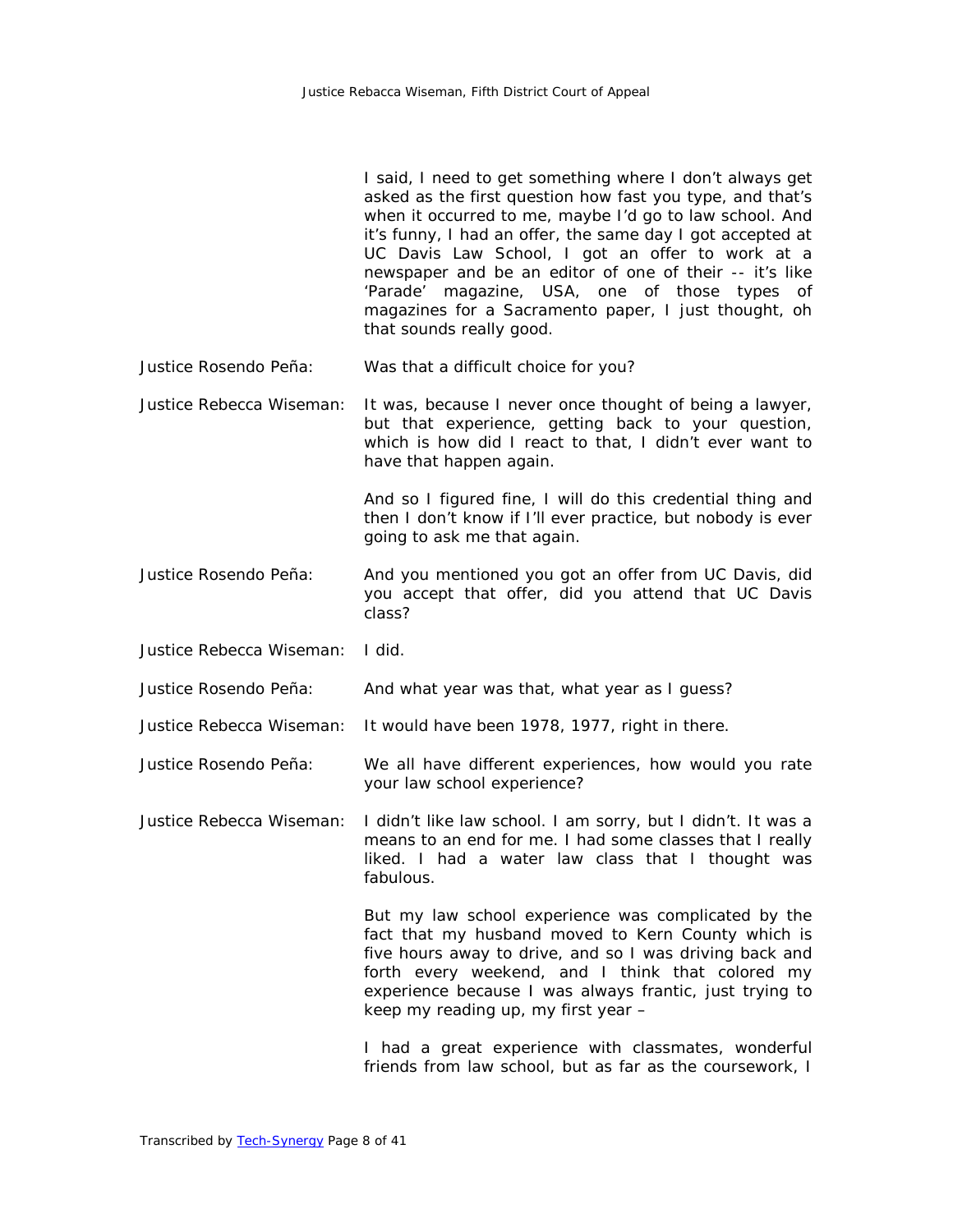think I wasn't really prepared for what was involved, I hadn't really thought that through.

- Justice Rosendo Peña: So if I were to ask you what you expected -- you didn't have any particular expectations, or was it not what you expected.
- Justice Rebecca Wiseman: I didn't really have expectations, I had no regrets having done it but my goal in going was I wanted to be taken seriously and I felt at that time as a young woman that was the way to do it. So that was my motivation and I had no regrets in doing it and I still don't. But was it something I dreamt about all my life? We had no lawyers in the family, so it's not like I was trying to be like my dad or -- I have a cousin who went to law school, and we are it. So we didn't sit around the fire talking about torts, that's not how I was raised.
- Justice Rosendo Peña: Now you have mentioned a number of times your husband Ken. Can you tell us about when you met, how you met, story behind that?
- Justice Rebecca Wiseman: Yeah, Ken is great. You know Ken well.
- Justice Rosendo Peña: I do.
- Justice Rebecca Wiseman: He is just one of the nicest, most interesting men, I say that after 37 years of marriage, I still think of him as one of the most interesting people I know. He makes anybody in a room feel comfortable, and yet he is not pushy at all, I'll tell you. But we met -- we actually didn't hit it off, I didn't hit it off with him.

(00:19:56)

We were at a political convention that I was at because of this position in Sacramento that I mentioned I had taken. I saw him there and he was giving me a bad time and I was passing out literature for this, he probably was more pressing it than I, but his father went to prison and of course I didn't -- obviously there was no issue with that then, but he was running for office, which looking back on it was probably totally inappropriate to use state funds to hire interns to work with you.

But I was passing this literature out and I didn't want to be doing it. So I was kind of on edge I think anyway and he came up and started teasing me, he didn't care for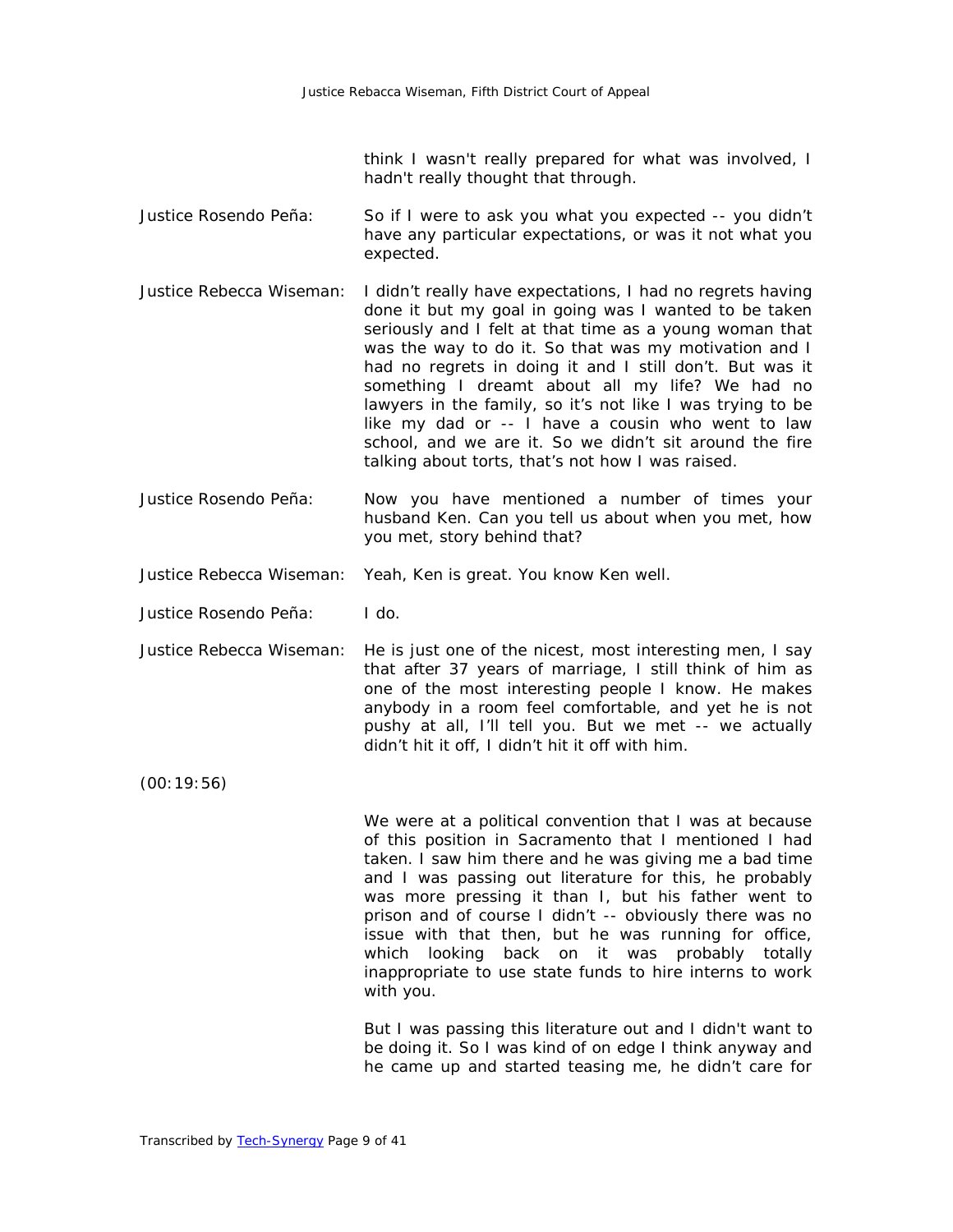|                          | him. So he once again was able to see character where I<br>didn't and see lack of and he gave me a bad time and I<br>told him, I said, buddy, you are cruising for travel, he<br>was starting to push my button and so anyway it was<br>maybe a month later that he was able to track down my<br>address through one of my friends who was there.                                                                                                                                                                                      |
|--------------------------|----------------------------------------------------------------------------------------------------------------------------------------------------------------------------------------------------------------------------------------------------------------------------------------------------------------------------------------------------------------------------------------------------------------------------------------------------------------------------------------------------------------------------------------|
| Justice Rosendo Peña:    | Here was like your dad then.                                                                                                                                                                                                                                                                                                                                                                                                                                                                                                           |
| Justice Rebecca Wiseman: | Yeah, exactly. So anyway he loves to tell the story. He is<br>much better at it than I am, but we got married maybe<br>a couple of years later.                                                                                                                                                                                                                                                                                                                                                                                        |
| Justice Rosendo Peña:    | Was this while you were in law school?                                                                                                                                                                                                                                                                                                                                                                                                                                                                                                 |
| Justice Rebecca Wiseman: | It was before law school. We did law school together.<br>Well, sort of, he moved to Kern County in the first year,<br>so I was only with him on weekends.                                                                                                                                                                                                                                                                                                                                                                              |
| Justice Rosendo Peña:    | And so I guess a lot of your time, during law school had<br>to deal with just being able to keep contact with him and<br>meeting with him, how do you take that?                                                                                                                                                                                                                                                                                                                                                                       |
| Justice Rebecca Wiseman: | Yeah, I got to know 21:48 really well.                                                                                                                                                                                                                                                                                                                                                                                                                                                                                                 |
| Justice Rosendo Peña:    | Well let's move on to your bar examination, do you<br>remember anything about that, how you prepared for it?                                                                                                                                                                                                                                                                                                                                                                                                                           |
| Justice Rebecca Wiseman: | I was like $24 \times 7$ , because I knew one thing, I was not<br>taking that again. So I stayed in Fresno with my<br>parents, and the only thing -- I mean I took all the<br>writing courses, I didn't want to take any chances, and<br>the only pleasure I allowed myself was new this is sort<br>of sick, but Perry Mason used to come on, I love Perry<br>Mason and I don't want to say, I didn't go to law school<br>because of Perry Mason because I never thought about<br>aoing to low school but I would watch Dorry Mason at |

going to law school, but I would watch Perry Mason at lunch and that was my big moment that I would step away from studying but I took it very seriously. So I took the bar in San Francisco.

Justice Rosendo Peña: And where were you when you got the results?

Justice Rebecca Wiseman: I was at home and petrified, and that time you could find out by calling and I didn't have the courage to call, and Ken said finally it was like 1 o'clock in the afternoon, the results came out at 10. He said, we've got to do this. I said, well you call, I can't. I can't do it.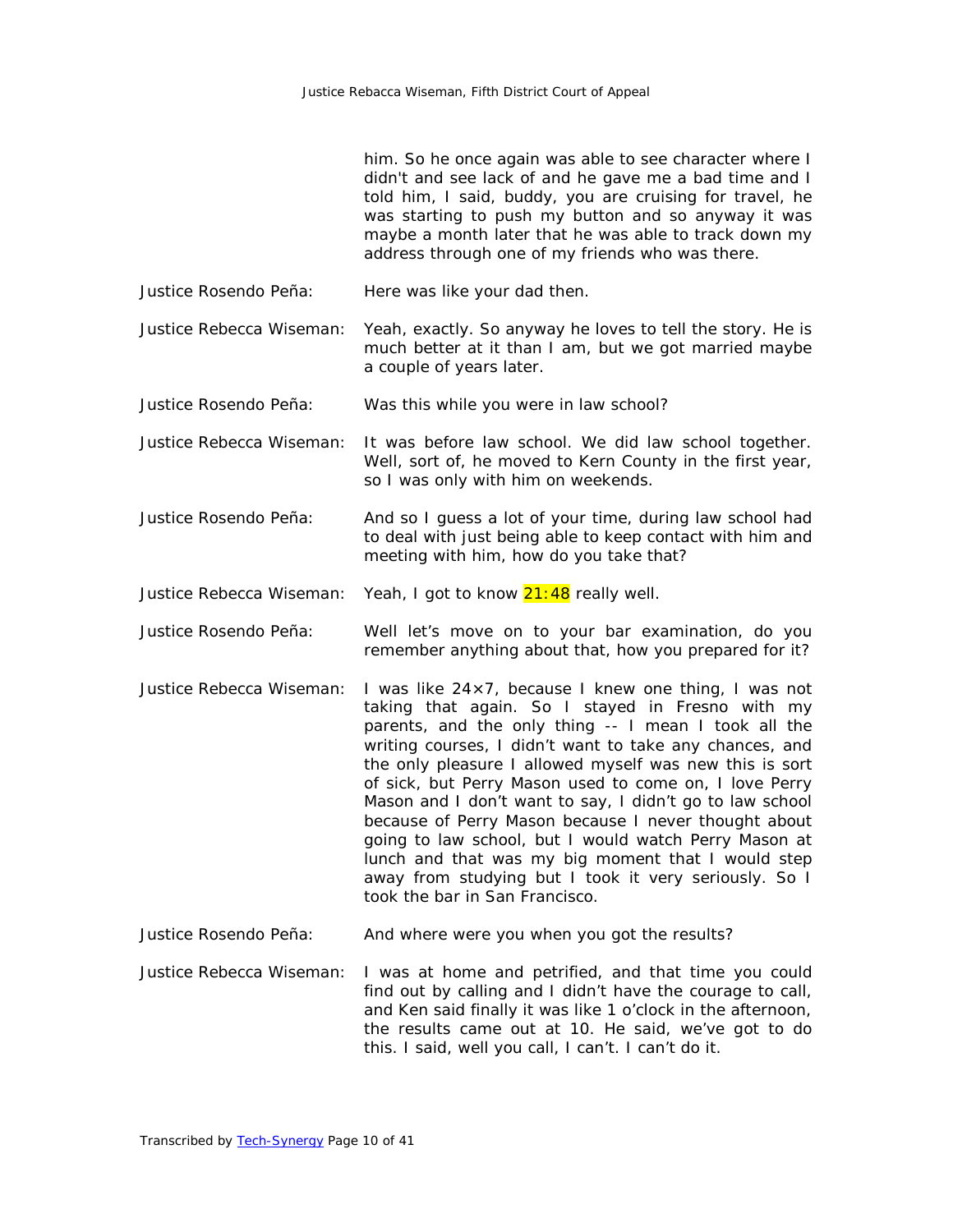So he called and by then got through and all I remember is hearing -- we had an old screen door and it has a very distinctive sound that screen doors make when they slam, you know it, and I heard that slam, I thought, oh, it's either good or it's not good and he came running up, gave me a big hug, and I realized I passed, and then this is so much life. The guy across the street, who was named David and we have been friends and he said, well, what are you so excited about? And I said, I just passed the bar, and I thought may be he would be happy, but he said, really? He said, don't you feel bad? And I said, no, I felt great. And he said, but don't you feel bad, you took a job away from some man trying to support his family, and I looked at him and I said, are you crazy?

- Justice Rosendo Peña: Well, that's certainly not the reaction that I would have expected.
- Justice Rebecca Wiseman: No, I didn't either, and it's funny, but that's how it was. I'll tell you it didn't bother me, I was on cloud nine.

Justice Rosendo Peña: Were you in Bakersfield at this time or --

Justice Rebecca Wiseman: Yes.

- Justice Rosendo Peña: Okay, so this would have been a neighbor from Bakersfield and after you took the bar, you moved in with your husband Ken in Bakersfield, was that kind of how it happened, but you studied in Fresno?
- Justice Rebecca Wiseman: I did. Well, yeah, I wanted to take a Bar Review Course, and I didn't have anything in Bakersfield. So the closest I could get was Fresno, and it was a video kind of thing, but it was good, it worked.
- Justice Rosendo Peña: So do you feel that your marriage, did that impact your career path in anyway?

(00:24:58)

Justice Rebecca Wiseman: Oh yeah, Ken was the one -- I have always been a reluctant warrior, I don't like spotlight and he – well, I mean I worked for a firm and I didn't care much for the firm, and then I went into the DA's office and even in there I took an unusual path in the DA's office. I did a lot of their civil litigation, which was fun, because my interest was Water Law, that's what I thought I was going to do.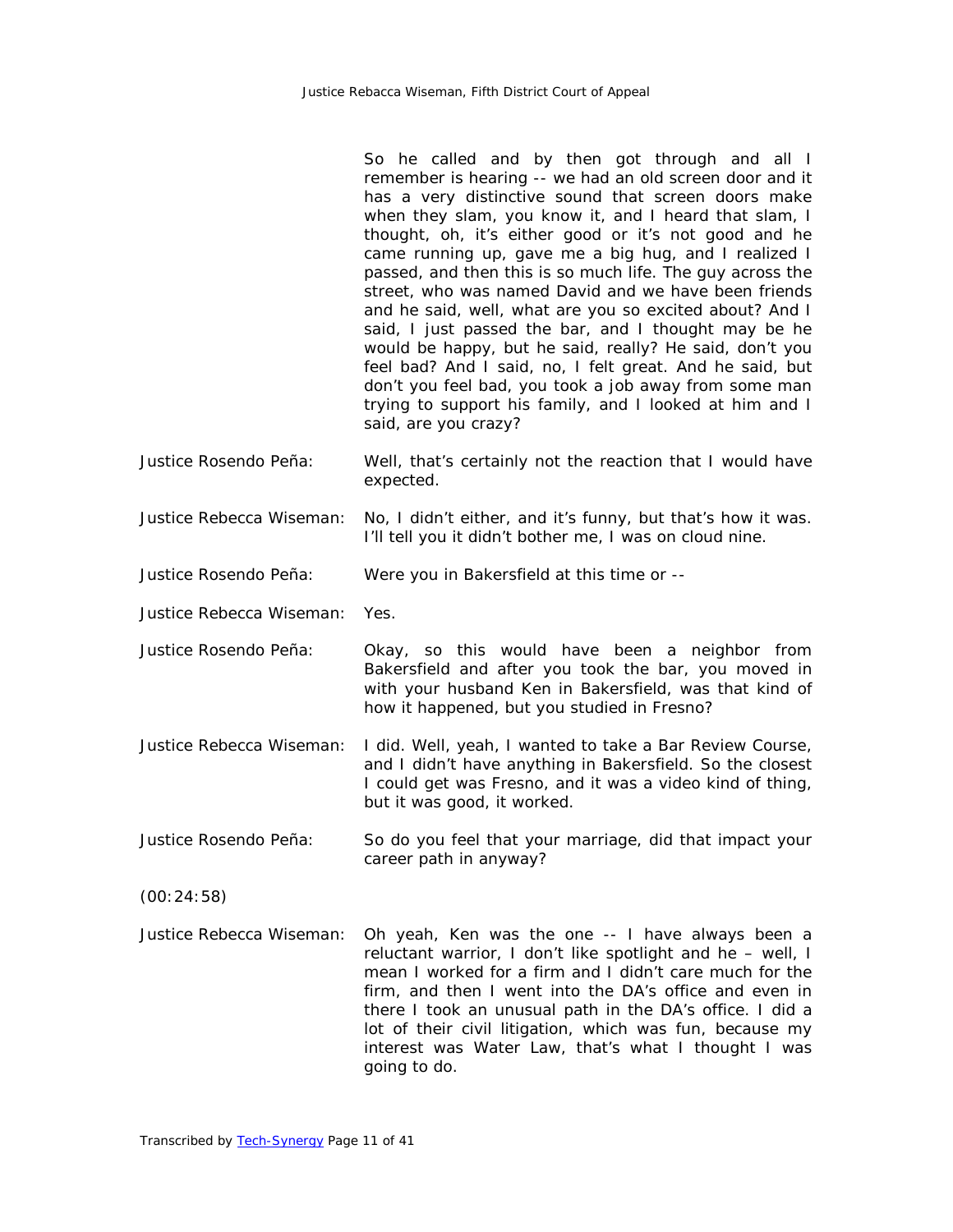|                          | All right, now I am lawyer, I want to do Water Law, and<br>so that's what I did, I was in the DA's office, but I<br>handled environmental cases for them, wasn't sitting --<br>I took a stint where I was out in the hinterlands,<br>Buttonwillow and Shafter and Wasco.                                                                                                                                                                                                                                                                                                                                                                                         |
|--------------------------|------------------------------------------------------------------------------------------------------------------------------------------------------------------------------------------------------------------------------------------------------------------------------------------------------------------------------------------------------------------------------------------------------------------------------------------------------------------------------------------------------------------------------------------------------------------------------------------------------------------------------------------------------------------|
| Justice Rosendo Peña:    | The outline in the cities of Kern County.                                                                                                                                                                                                                                                                                                                                                                                                                                                                                                                                                                                                                        |
| Justice Rebecca Wiseman: | Yeah, I loved it, I loved it.                                                                                                                                                                                                                                                                                                                                                                                                                                                                                                                                                                                                                                    |
| Justice Rosendo Peña:    | So you mentioned that you did have -- your first job,<br>was it in a civil law firm?                                                                                                                                                                                                                                                                                                                                                                                                                                                                                                                                                                             |
| Justice Rebecca Wiseman: | Yeah.                                                                                                                                                                                                                                                                                                                                                                                                                                                                                                                                                                                                                                                            |
| Justice Rosendo Peña:    | What kind of work did they have you doing there?                                                                                                                                                                                                                                                                                                                                                                                                                                                                                                                                                                                                                 |
| Justice Rebecca Wiseman: | Well, my boss was an engineer and I realized that my<br>perception of what Water Law was about, may be wasn't<br>what his perception was, because I wasn't an engineer<br>and it was a little less exciting than I had hoped it would<br>be, and so – yeah and he was an interesting guy.                                                                                                                                                                                                                                                                                                                                                                        |
| Justice Rosendo Peña:    | Then you decided to try public service in district<br>attorney's office in Kern County.                                                                                                                                                                                                                                                                                                                                                                                                                                                                                                                                                                          |
| Justice Rebecca Wiseman: | Yeah, I did.                                                                                                                                                                                                                                                                                                                                                                                                                                                                                                                                                                                                                                                     |
| Justice Rosendo Peña:    | I am sure there is a lot to talk about that. Tell us a little<br>bit more about your experience. You spent what -- at<br>least four years or something there.                                                                                                                                                                                                                                                                                                                                                                                                                                                                                                    |
| Justice Rebecca Wiseman: | Yeah, I did, and that was with -- I was hired by a DA<br>named L Latte (ph) who was a very nice man and had<br>some -- Kern County has had some interesting<br>challenges with its district attorney's office and Ed Jagels<br>ran for the office and ran against the City Kern County<br>Judge and Ed won and so I worked with him and it was<br>during that tenure that there were a lot of molest cases<br>that came out of occurring that became rather<br>notorious. I wasn't involved in any of those types of<br>cases. But the way the prosecutions went and how those<br>cases were developed did influence<br>my judicial<br>philosophy down the road. |
|                          | I felt we had wonderful, there were some wonderful                                                                                                                                                                                                                                                                                                                                                                                                                                                                                                                                                                                                               |

attorneys in that office. But that there was a lot of pressure put on people too, but tough.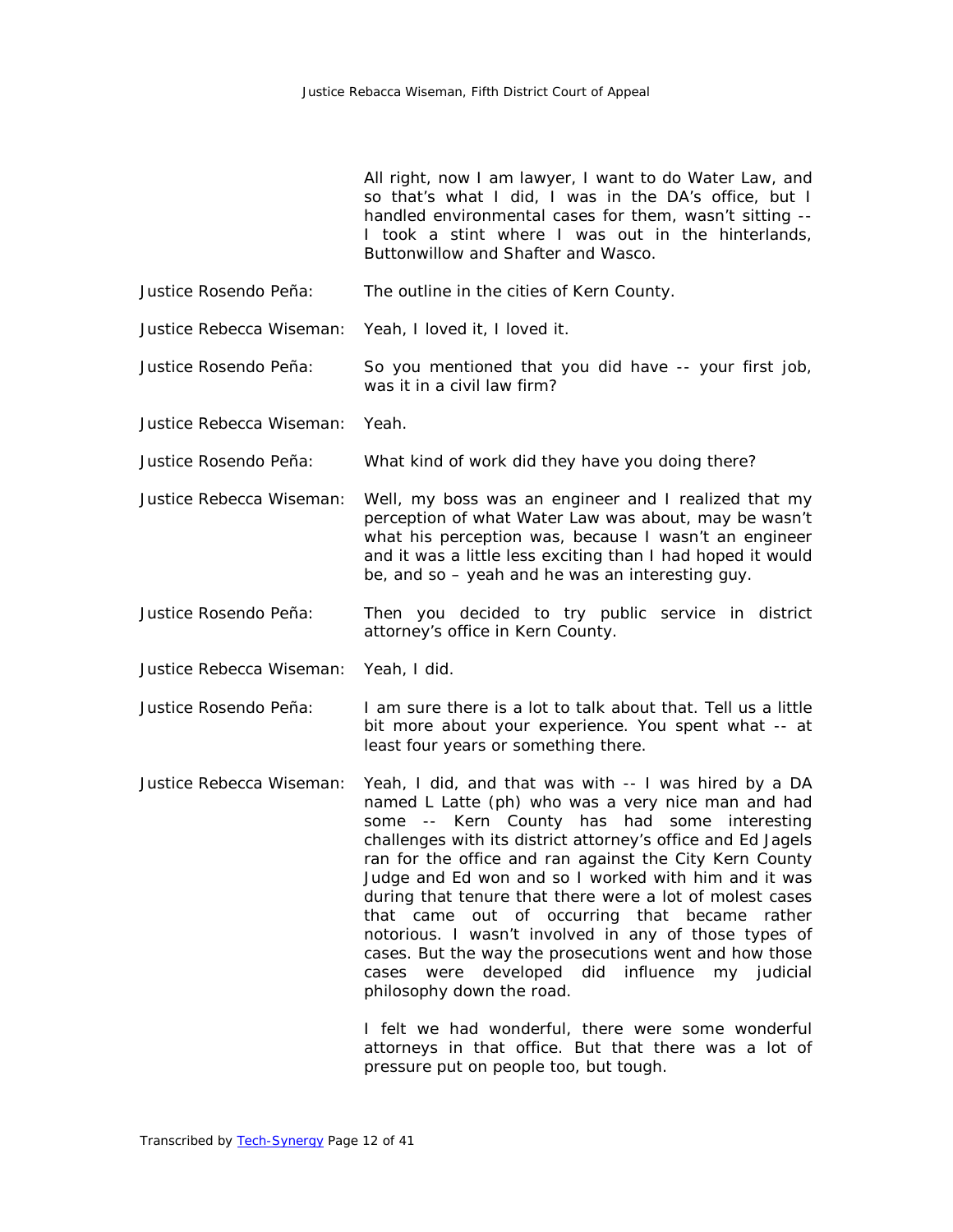- Justice Rosendo Peña: You mentioned you were doing Environmental Law for the most part, what kind of prosecutions did that entail?
- Justice Rebecca Wiseman: Toxic waste dumps, things like that. People in rural counties just go dump stuff or they feel they can do whatever they want, because it's open space and there was even more open space then. So, we did things like that and consumer fraud cases, those were fun.
- Justice Rosendo Peña: So did you attempt to force them to clean up their messes or fine them something --?
- Justice Rebecca Wiseman: We actually filed some public nuisance actions which was fun – I don't mean to take -- it was as a young attorney, it was interesting, it was exciting. We were able to work with them and meet resolutions which I think were for the public good. But it was exciting; it felt like we were making a difference.
- Justice Rosendo Peña: Did you get chance to do very many jury trials during that course of that time?
- Justice Rebecca Wiseman: Yes, I did to jury trials, not as many as some, but maybe 10 or 12 a year.
- Justice Rosendo Peña: Did you enjoy that type of work?
- Justice Rebecca Wiseman: Yeah, I did. It was the closest thing to oh, I sort of thought it was kind of like broadcast journalism, I like being in front of people. And I got certified as a law student and my very first jury trial was without any doubt my most memorable, because I worked with, understudied a attorney which you have to do and it was an indecent exposure case, again, you know, why would they pick me to do this, I don't know, but I did.

And it was a more pejorative way they described those cases, which you can probably imagine what it was. And so, anyway, I did this case and I remember Jack Weinstein calling me and saying something right before we are going to pick a jury, he said something very important I need to tell you. I said, okay, I am thinking all right now, he is going to give me the sage advise about how to pick juries my very first one.

And he said, you know my wife Emily and I have talked about you and we have decided you use makeup very ineffectively. I heard everything and was like oh my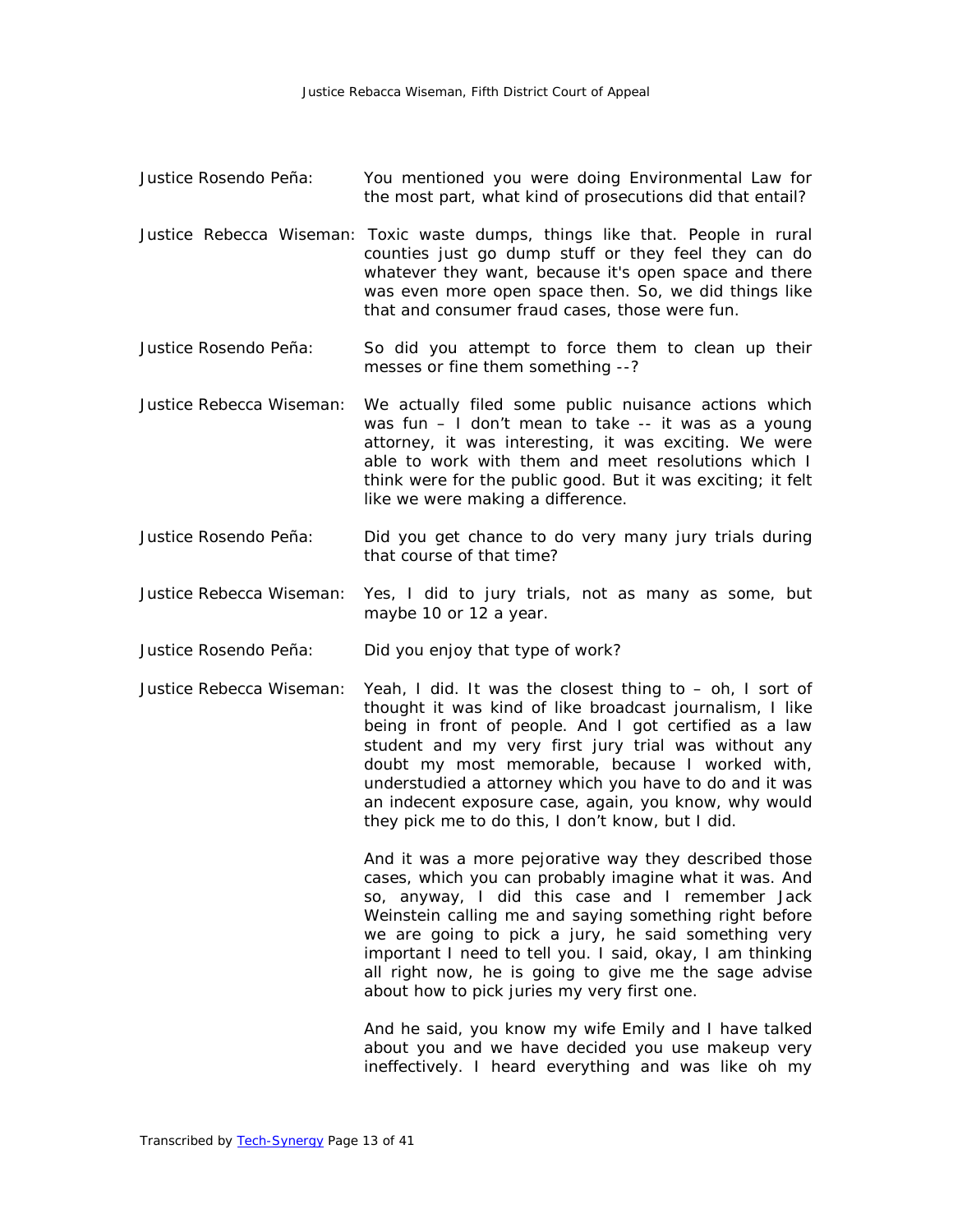God, will you please have this conversation some other time, I said, I don't think the jury is going to care.

But I did learn the lesson of not asking one question to many and I will never forgot this lesson, I have passed it along to people and anyone who will listen where we had an indecent exposure case within employee, employer situation.

asked that question, because I didn't know the answer

(00:30:07) It was a young employee and it was in a shoe store. And the employer asked her to get a shoehorn and measure him. He was apparently exposing himself and he wanted her to measure the length of his penis. And so apparently she did. Well, the young Rebecca Wiseman asked one question too many, and I didn't know the answer to the question, and I said well, after that happened what did you do? She says, well, we went to lunch and I talked to the jury afterwards and they equated and they said this was consensual, this is stupid, and I should never have

Justice Rosendo Peña: Do you think that the result might have been something that would be different say in these days or do you think the attitudes were different back then?

to it.

- Justice Rebecca Wiseman: Well, in these days I think that the company which was a big company would have gotten super sexual harassment and it would have been a civil case, but yeah, it would be very different, but that's how I guess how people work, nobody thought about that kind of thing. And certainly, I didn't.
- Justice Rosendo Peña: You mentioned you were certified law student at the time. And was this also with – did you have job there as a student before you worked there?
- Justice Rebecca Wiseman: Yeah, I got a job at the DA's office. This was before I went to work for the civil law firm, I was there during the summer.
- Justice Rosendo Peña: So, you had a little bit of work there. Any office politics that you had to deal with at the District Attorney's Office?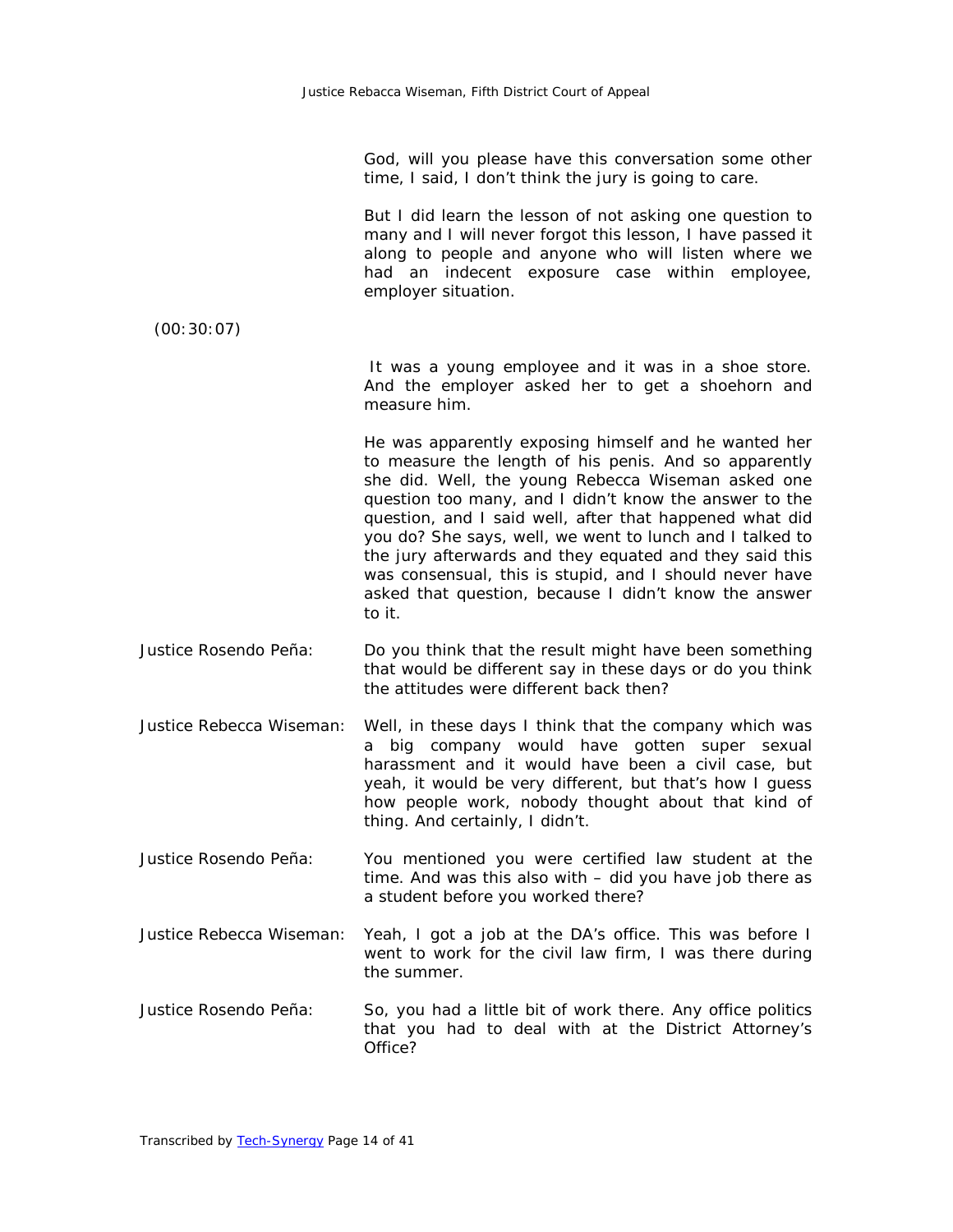- Justice Rebecca Wiseman: Oh sure! I was not an aggressive prosecutor, I was one that tended to want to try and resolve cases and we had some people there that were extremely aggressive. One person I remember in particular and Goddard negative headlines over, but took a case trial because someone took a paper bag out of the grocery store.
- Justice Rosendo Peña: So, this is like a petty theft?
- Justice Rebecca Wiseman: Petty theft. And I thought that was stupid. You know when you start weighing public resources. So, people like that I, we didn't have the same philosophy about managing our cases.
- Justice Rosendo Peña: But as far as your overall experience, would you say it was a positive one, how would you describe it?
- Justice Rebecca Wiseman: Oh yeah, it was wonderful. I enjoyed it very much and I made lasting friends in that office, many of which went on to become judges. So, we had relationships with each other, professional relationships for years.
- Justice Rosendo Peña: And do you recall any special mentor or anyone that you know helped you out, but you thought was really helpful to you?
- Justice Rebecca Wiseman: From the DA's office, Steve Gilner. And we are still friends, he lives in Austin with his wife Brenda, I still go see him. They are great people.
- Justice Rosendo Peña: All right, so now we can move on. When did you first become interested in applying for a judgeship?
- Justice Rebecca Wiseman: Oh, my husband pushed me in to it, because again, I didn't – I have always been reluctant warrior. I had no interest in becoming a judge because I was really liking working at the DA's office and doing this niche practice there, and Ken told me that you should put in for this, you might get it. And the worst thing that could happen, I will never forget this line, it's what convinced me to do it. The worst thing that can happen is you will get the job.

And I thought, oh, okay, I can buy that. The implication being that you can say no. And I didn't really think I would get the position anyway.

Justice Rosendo Pena: And so what year was that, that you were first appointed as a judge, if you recall?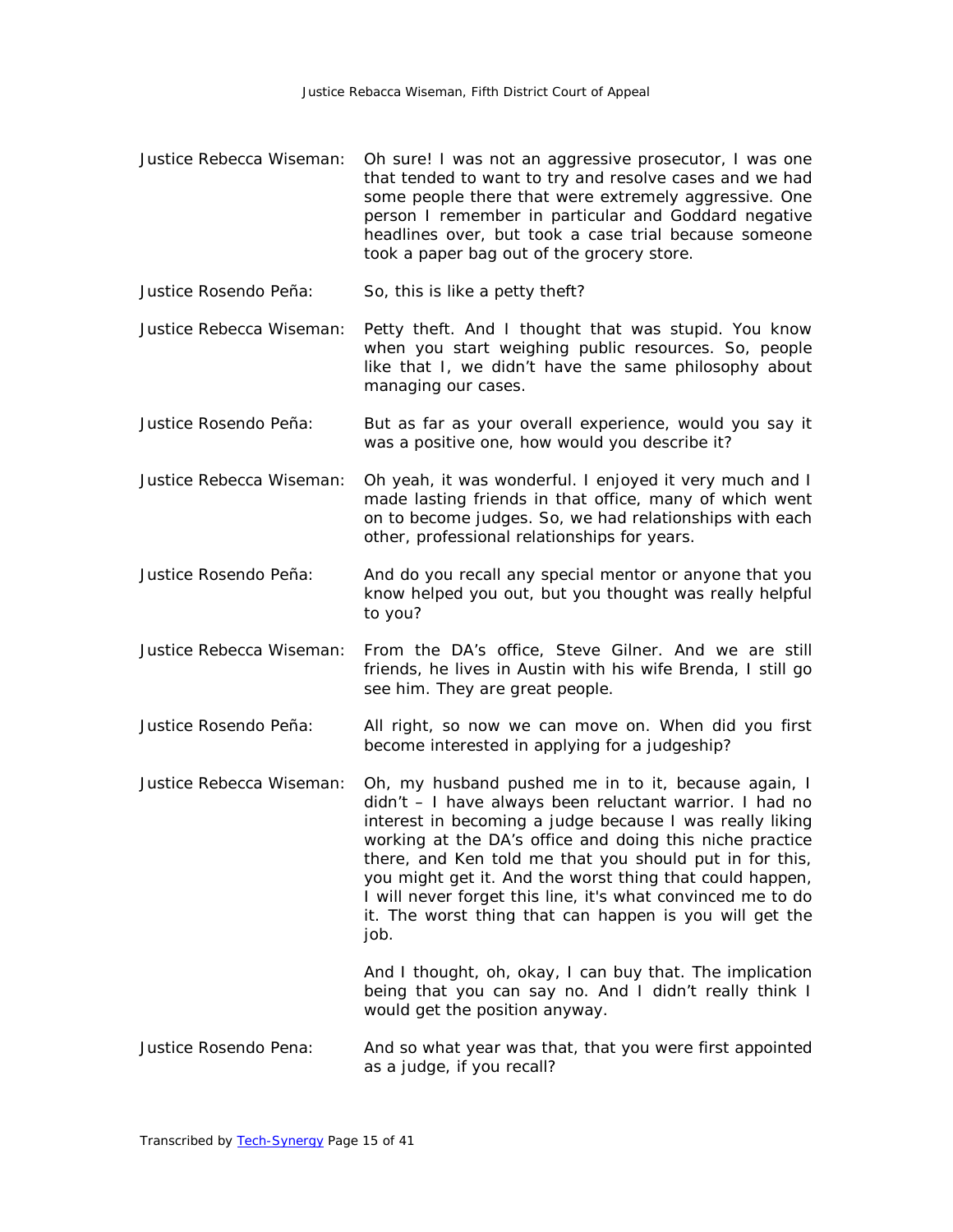|                          | Justice Rebecca Wiseman: It must have been like `86.                                                                                                                                                                                                                                         |
|--------------------------|----------------------------------------------------------------------------------------------------------------------------------------------------------------------------------------------------------------------------------------------------------------------------------------------|
| Justice Rosendo Peña:    | 1986, and what judicial office did you hold at that time?                                                                                                                                                                                                                                    |
| Justice Rebecca Wiseman: | Municipal Court, it was called Western Municipal Court,<br>Marvin Baxter called and told me. He was great; he was<br>the Judicial Appointment Secretary.                                                                                                                                     |
| Justice Rosendo Peña:    | Yes, and he is now retiring from the California Supreme<br>Court.                                                                                                                                                                                                                            |
| Justice Rebecca Wiseman: | Oh, I am so sorry, yeah.                                                                                                                                                                                                                                                                     |
| Justice Rosendo Peña:    | And do you remember anything about those days your<br>Muni Court days that you like to talk about.                                                                                                                                                                                           |
| Justice Rebecca Wiseman: | Yes, I loved it, I really -- I understand the whole<br>concept of unification that being unifying superior in<br>municipal court. But I sometimes regret that that<br>happened, because people that are young aren't really<br>getting a chance to be judges.                                |
| (00:35:03)               |                                                                                                                                                                                                                                                                                              |
|                          | You have to be ten years now before you can even be<br>considered and for the types of judgeships<br>and<br>responsibilities that you get, I think older attorneys are<br>the ones that tend to get considered which is as it<br>should be if you are handling superior court work.          |
|                          | But if you are doing a bunch of small claims and you are<br>running a civil calendar and maybe<br>doing just<br>preliminary hearings, it's a great way to test out<br>whether you like being a judge, it should work that way<br>for me.                                                     |
|                          | And I loved it as it turned out, I really did. I liked it, I<br>think I was a better judge than I was a lawyer, because<br>I never liked that true advocacy position. I like more,<br>let's talk about this, let's figure how we can make this<br>work, and that suited my personality more. |
| Justice Rosendo Peña:    | And so back in the days of municipal courts which we<br>don't have any more, you needed a minimum five years<br>of legal experience. And do you feel that the work that<br>you had done up to that point prepared you for that<br>position?                                                  |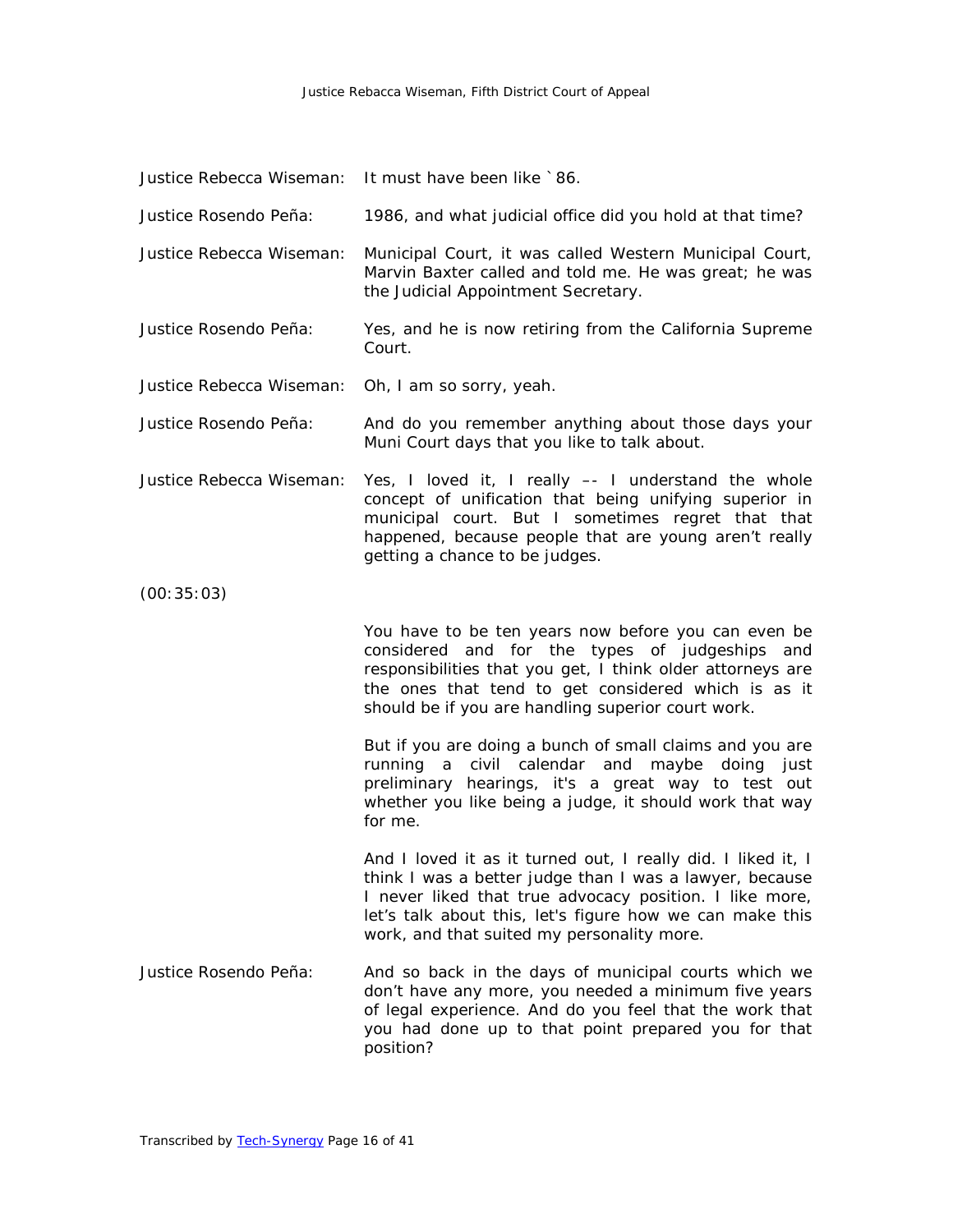- Justice Rebecca Wiseman: Sure! Well, it helped, but nothing prepares you for the first small claims case you have in and people hate each other and they are arguing. I think it's more your temperament, and you either like that kind of work or you don't.
- Justice Rosendo Peña: You had to go from being an advocate to making decisions, how difficult was that for you, if at all?

Justice Rebecca Wiseman: It wasn't. I hope I made right decisions, but I was never one that you know run my hands and struggled. I would look at an issue. In fact, my clerk gave me little story that I kept on my desk, I still have it. It was a quote from Sandra Day O'Connor, who is my heroine and I always took it to heart.

> She said that she always put all her effort in on the front end and she worked very, very hard. And then she would made her decision and then she let it go, because she knew, she put it all in on the frontend and after that it's done.

- Justice Rosendo Peña: So then describe your first judicial experiences really in a positive way.
- Justice Rebecca Wiseman: Well, my judicial experience our presiding judge you obviously were trial judge and you know how, what rolls downhill and the people that are new are the ones that get what gets to the bottom of the hill first and he assigned me my very first day, very first day a jury trial with two lawyers that absolutely hated each other and they were notoriously, they are very good lawyers very talented but they jus couldn't stand each other.
- Justice Rosendo Peña: They were going to make for difficult trial?
- Justice Rebecca Wiseman: Yes, and I don't think any of the others wanted to do the trial so guess what the new kid gets it and it was a DUI and, you know the DUI cases in those days were pretty complex because you were hearing expert testimony and making rulings on foundational issues and that's where those cases were won and lost.

And so it was challenging and I made it. I felt I earned my stripes and we got through it and we didn't have any fisticuffs, which had happened with these two, they had broken into fights before and we made it and I can't remember what happened, I don't know if the guy got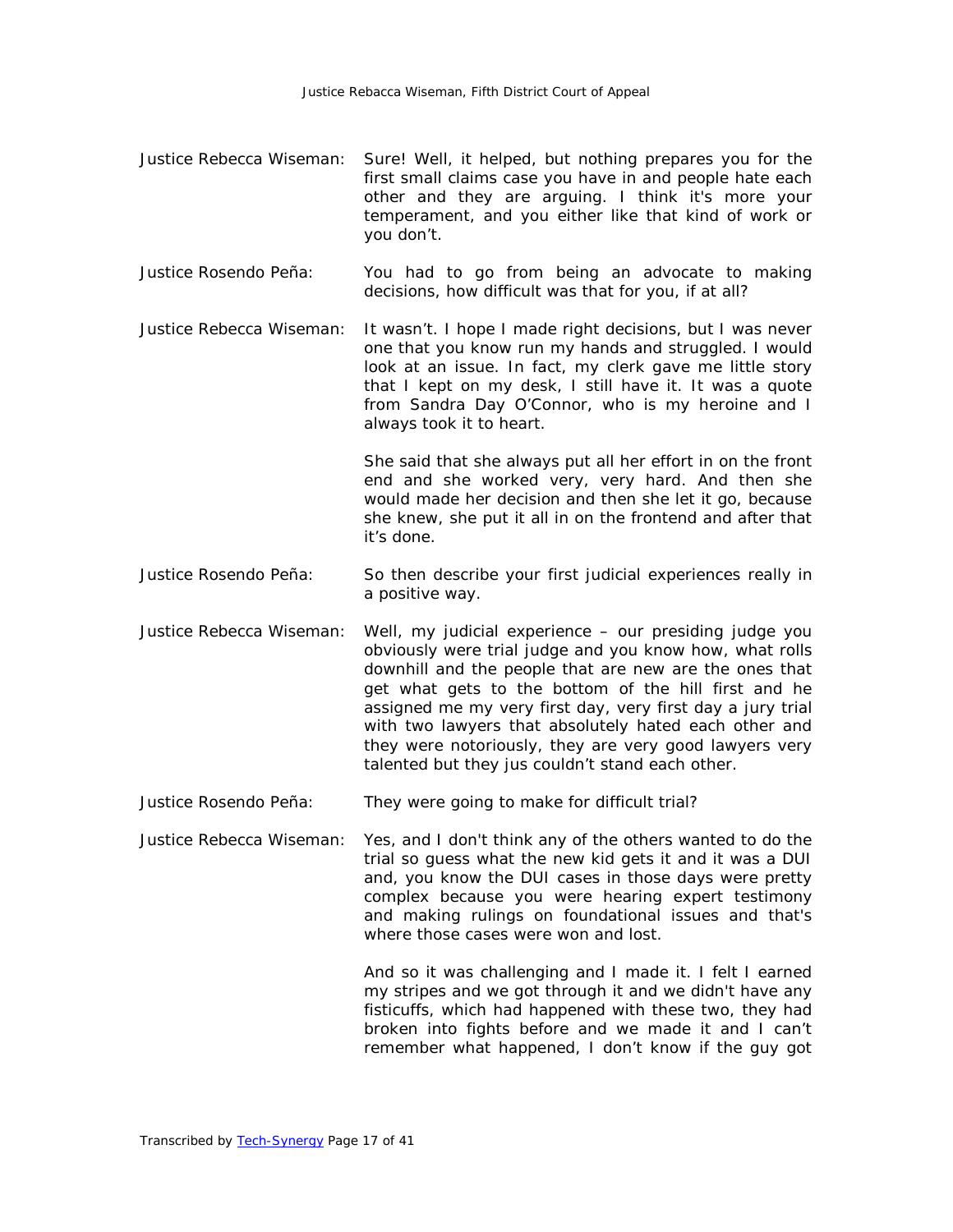convicted or not, I can't remember but I do remember thinking to the presiding thanks a lot.

- Justice Rosendo Peña: Well, that did it seem to you that because he had put you in this difficult position that perhaps now the remaining cases you were going to hear were going to be a lot easy?
- Justice Rebecca Wiseman: Oh, yeah maybe. Let's go with that, that's a good one and we are friends I mean he was a very good judge and – but I have valued and again looking back on it I never got coddled ever, ever and I am glad about that, I think that helped.
- Justice Rosendo Peña: Now, thinking back on that do you think that you were assigned this particular trial to really test you or was it something else?

Justice Rebecca Wiseman: I don't think the motivation was good.

- Justice Rosendo Peña: Do you think, because at the time you had what maybe five years of experience and you were obviously a very young judge that – did that play into it at all, do you think?
- Justice Rebecca Wiseman: Yes. I do.

Justice Rosendo Peña: But that didn't stop you, did it?

- Justice Rebecca Wiseman: No.
- Justice Rosendo Peña: Five years down the line you get another call from the Governor's office.

(00:39:59)

Justice Rebecca Wiseman: I did. Yeah and that one that was – I knew enough -- I needed to get to know people and so I volunteered I was learning, this is what I tell new lawyers, our new judges, always take the assignments nobody else wants and then do the very best you can.

> And you would distinguish yourself and no one will interfere with you because they don't want to do it anyway and they are just grateful you are. And at that Court, nobody wanted to do civil, it's hard for some people to understand because many courts that's the plum assignment it was not the plum assignment.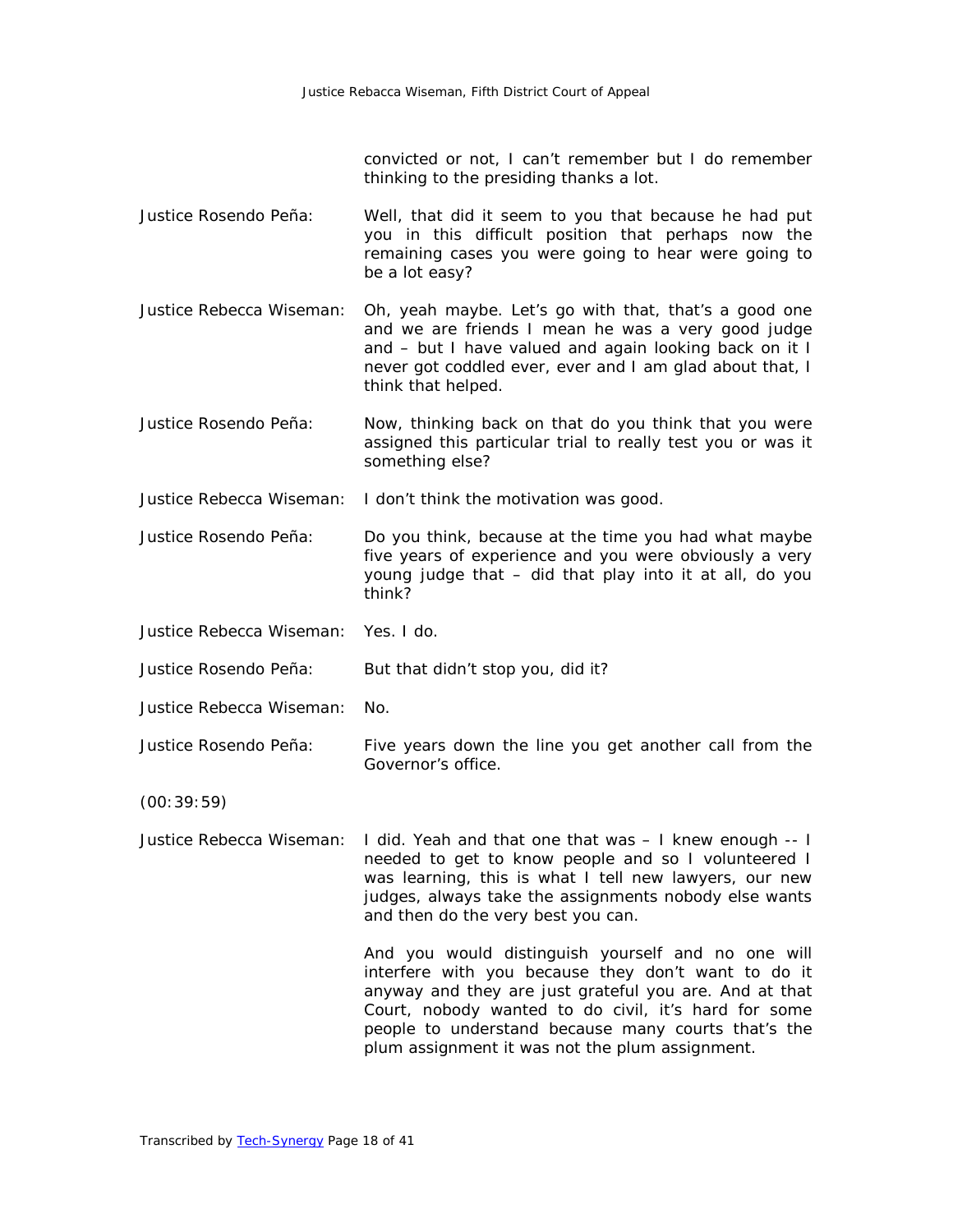- Justice Rosendo Peña: And we should be talking about Municipal ---
- Justice Rebecca Wiseman: Municipal Court and I volunteered to do that they were thrilled so I was able to run the Civil Department put in some rules that I thought would work but it gets to your question is because I got to know the civil bar and then they became comfortable with me and it doesn't matter what you look like or what -- how old you were. They know if you work hard, you listen to them, you do your best then they at least don't oppose you.
- Justice Rosendo Peña: And then some of those civil cases did you find that there were a lot of self represented litigants or were most of your cases, cases in which that you had attorneys on both sides?
- Justice Rebecca Wiseman: Surprisingly, it was a good mix of both. I don't think it's that way now but this was a long time ago and I suspect attorneys could still afford to take those kind of cases and I had lots of lawyers; we had Section 1983 Jury Trial when I was in Municipal Court. The civil rights case out of a Los Angeles because they got moved, I remember having to go look up Section 1983 because I had never read it I thought oh my gosh, I am doing this trial I better know what the statute says and did some research. Actually, I attended a – I had the good fortune to attend a CEB course on it before the trial started and it was very helpful.
- Justice Rosendo Peña: And --

Justice Rebecca Wiseman: This was Muni court.

- Justice Rosendo Peña: Now you mentioned that you became familiar with the civil bar, prior to that what challenges did you face in the legal community or with your traditional colleagues? Was there anything in particular that you felt was going on?
- Justice Rebecca Wiseman: Well, it was all the same stuff like I have been talking about. I had a wonderful relationship with my colleagues and I don't want to suggest I had otherwise, but there were learning, they had never worked with a woman in that position ever.

And I remember I was pregnant with our first child. And the only time I had words with this one judge, he was the presiding, another presiding and I came in to his chambers, he had a whole group of male attorneys, and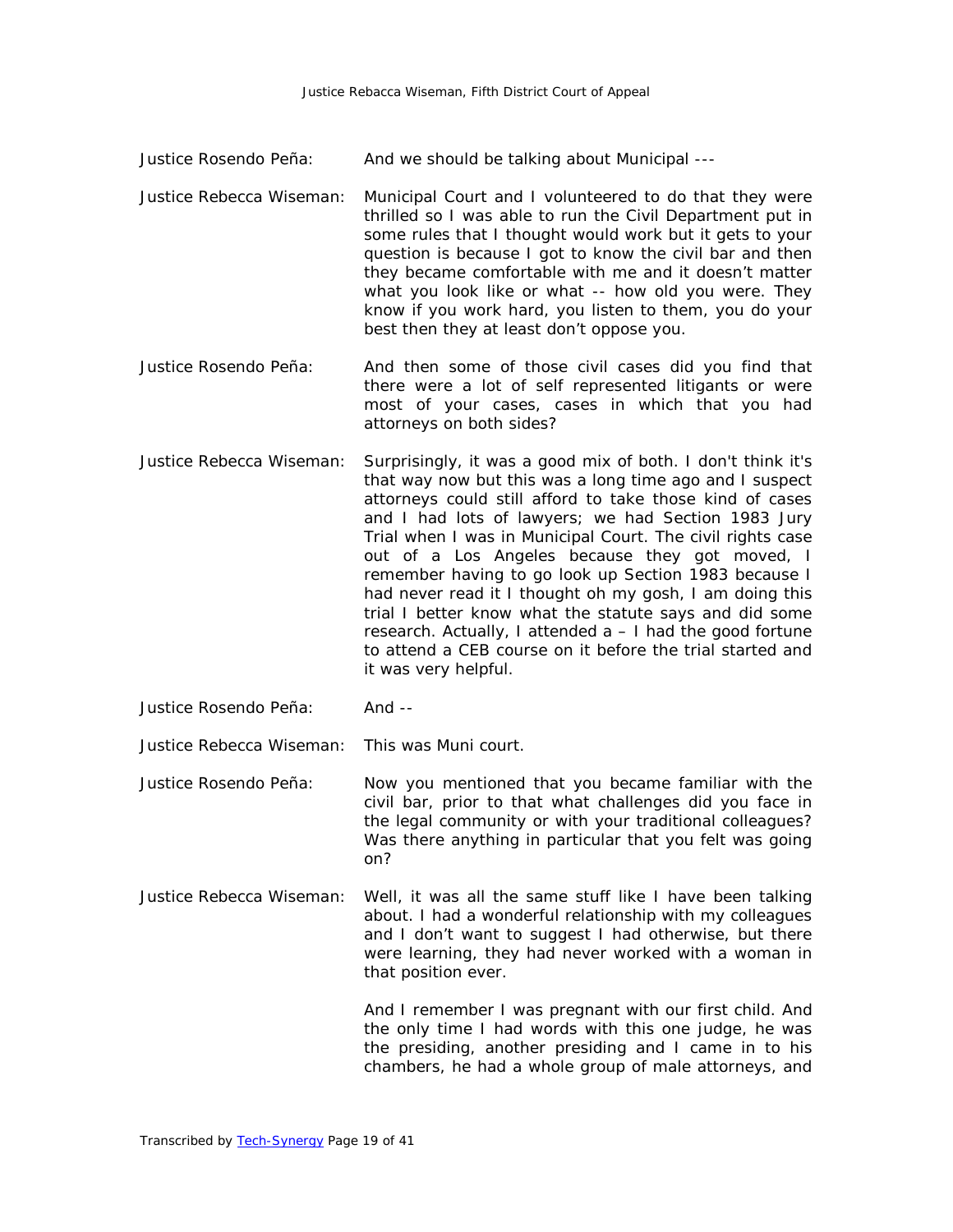| we had sort of a running thing going, because I always    |  |  |  |  |
|-----------------------------------------------------------|--|--|--|--|
| made people stand when I walked in to the court, not      |  |  |  |  |
| because I deserved it, but it was one way that I felt I   |  |  |  |  |
| could command some respect, get them to quite down        |  |  |  |  |
| because I did a lot of master calendars and I think I was |  |  |  |  |
| - that was one of my talents, I can move people           |  |  |  |  |
| through and keep balls going in the air.                  |  |  |  |  |

So, I couldn't get people to shut up, so we would make them stand and then they would do that. Well, this judge thought that was silly, he was very relaxed in his courtroom style, but he is 6'6" and he should have a different style. But anyway I remember walking into his chambers with all these male lawyers, there are probably five or six of them, and he says, okay, let's all stand for the pregnant lady.

Justice Rosendo Peña: Well you had a lot of really interesting experiences so far as --

Justice Rebecca Wiseman: No, no, you ask any woman that's practiced, that's my age, and you hear these stories. These are the things that happen. But that's the only time I remember taking him aside and I told him that if he ever did that again, I would report him.

Justice Rosendo Peña: And so you mentioned the first time that you got the call, it was from Marvin Baxter, five years later you get another call for superior court, was it still Marvin Baxter then?

Justice Rebecca Wiseman: No, it was Terry Flanagan.

- Justice Rosendo Peña: Terry Flanagan, okay. And do you recall, were you looking forward to transitioning to superior court at the time?
- Justice Rebecca Wiseman: Oh yeah, I sure was. I loved Muni court, I loved every job on the trial bench, I loved them all, they were great, but we wanted to move up into the mountains and that was outside of the municipal court district, so we were renting a place in downtown Bakersfield because I didn't want to get in trouble with any kind of jurisdictional requirements. So, that was great, we were able to get rid of the apartment after that.

(00:45:03)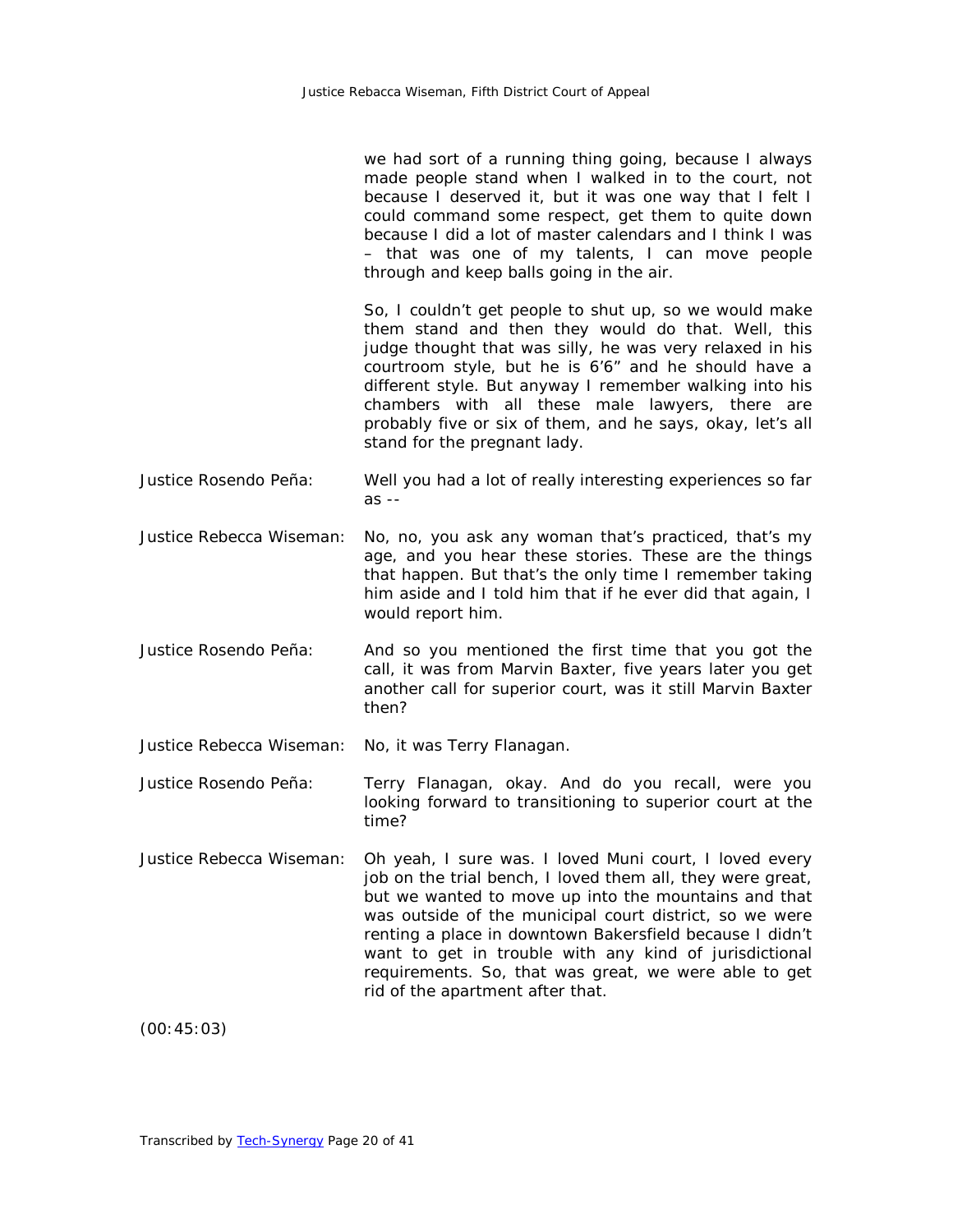- Justice Rosendo Peña: And you had mentioned earlier that most of these judges were not familiar with working with the woman you became the first female superior court judge, is that correct?
- Justice Rebecca Wiseman: Yes, in Kern County.

Justice Rosendo Peña: In Kern County. And any and you have mentioned one, any other difficulties or challenges you felt that you faced because of the fact that you were the only female now?

Justice Rebecca Wiseman: I could tell you countless stories like I have but no, I really admired my colleagues. I think once they figured out I was for real and that I worked hard and that I listened to them, I tried to be respectful, because that's – you know I was telling about my dad, that's how I was raised, then they chilled out.

> I had wonderful experience on the trial court bench. And I was never coddled and I believe that was because ultimately they felt I could handle the job and to me there is no higher compliment.

- Justice Rosendo Peña: And you mentioned you have done a lot of civil work in the municipal court, did you specialize in any particular area in the superior court bench?
- Justice Rebecca Wiseman: Oh yeah. I had an assignment in an area that I had no training in family law, that wasn't my favorite. But I was in that for six months and then they put me in running the criminal calendar, which in Kern County is a big deal because there is a lot of crime there and I ran the whole department.

Again I don't know what their motivation was in putting me in that assignment, I did that for a year, and I had two little kids and it was 24X7, we ran everything, I can't tell you how many sentencings I did and how many motions to suppress I heard and those were controversial in Kern County, you suppress evidence.

They kept book on judges, and but that's just the job, probation revocations, I mean I would hear all kinds of things, we have prisoners in, but I liked the inmates. I never had problems, we never had problems. I always felt that if you talk to people just like as they are real people that have had moments in their lives with very rare exceptions, I never had problems.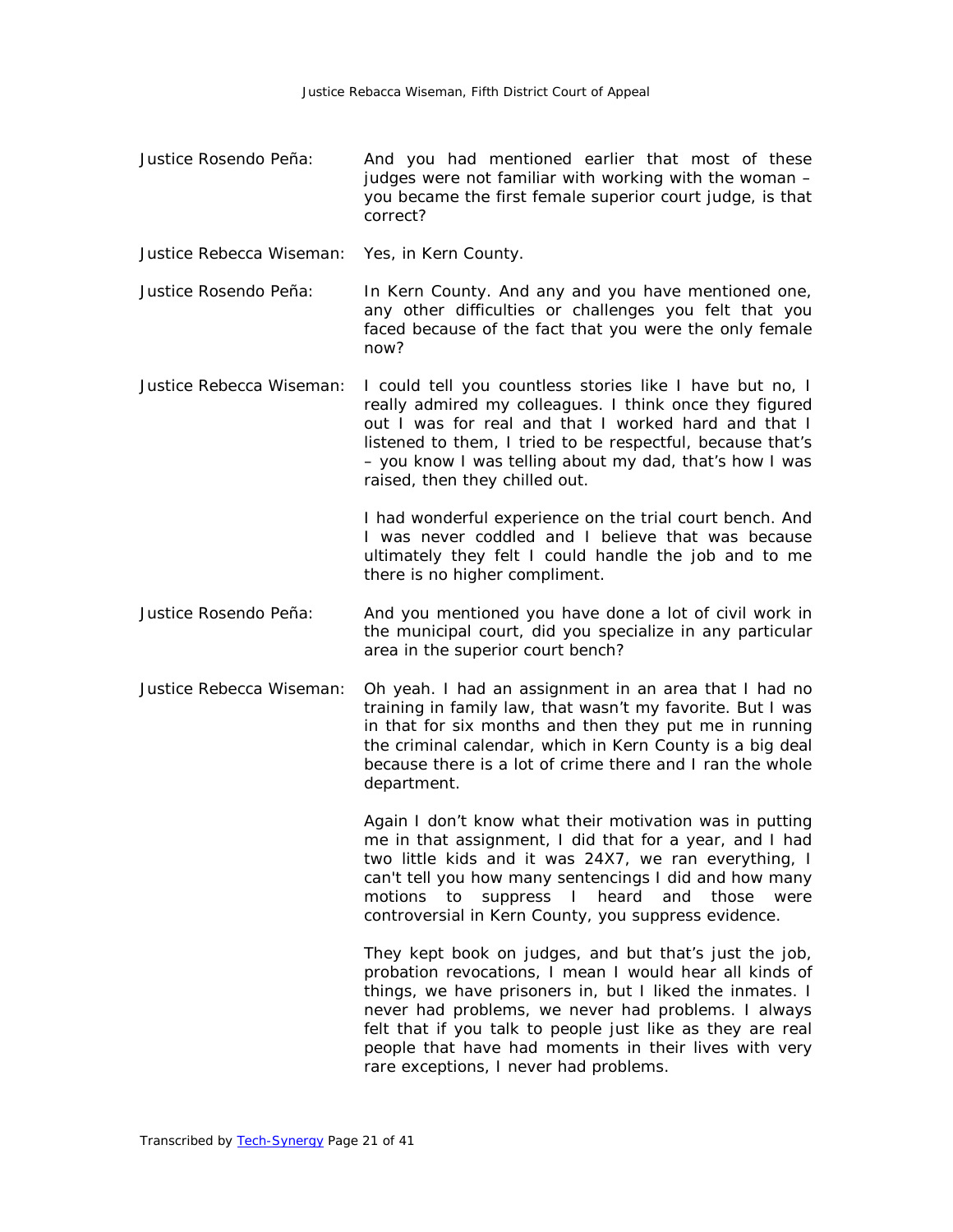- Justice Rosendo Peña: And you mentioned family law and that's I think probably an area that most judges don't care to do is that you think that might be the reason that you --
- Justice Rebecca Wiseman: I think people either love it or they don't and it's a chain because I think people that love it should do it, because it's so important, it's so important. Same with juvenile, I think it's so important they have someone there that really love kids or really cares about the community.
- Justice Rosendo Peña: And both are very specialized areas?
- Justice Rebecca Wiseman: Very, very specialized and it wasn't so much that way then, but now I think it's risky to, I would like they did when I was a judge, it always seem like if you had expertise in that area that would be the last assignment that you would get.
- Justice Rosendo Peña: And that's still very interested to hear that from new judges. So, this was when you started doing that criminal calendar how long did you end up doing that?
- Justice Rebecca Wiseman: A year and then they ask me if I would take over direct calendar for civil and oh yes, so I did.
- Justice Rosendo Pena: And so that would have been a year into your stint with the superior court or thereabouts, year and a half and did you enjoy that?
- Justice Rebecca Wiseman: I loved it, I loved it, there were three of us that did it. Kern County has been one of the worst counties in the state for getting cases processed quickly. And so we were chosen as a poster child, we had to change our ways, and Art Wallace, who was on the superior court wrote the rules and put this program together and he selected me and Steve Gilner my friend that I mentioned earlier, we were – it was a little law firm we had a wonderful time together.

I loved it I have never worked harder, I managed 800 cases, and I did all civil trials and your reward if you managed to clear your calendar was to get a criminal case. So we would try may be 8 or 10 criminal cases a year and I had a civil trail usually every week and it was great.

(00:49:52)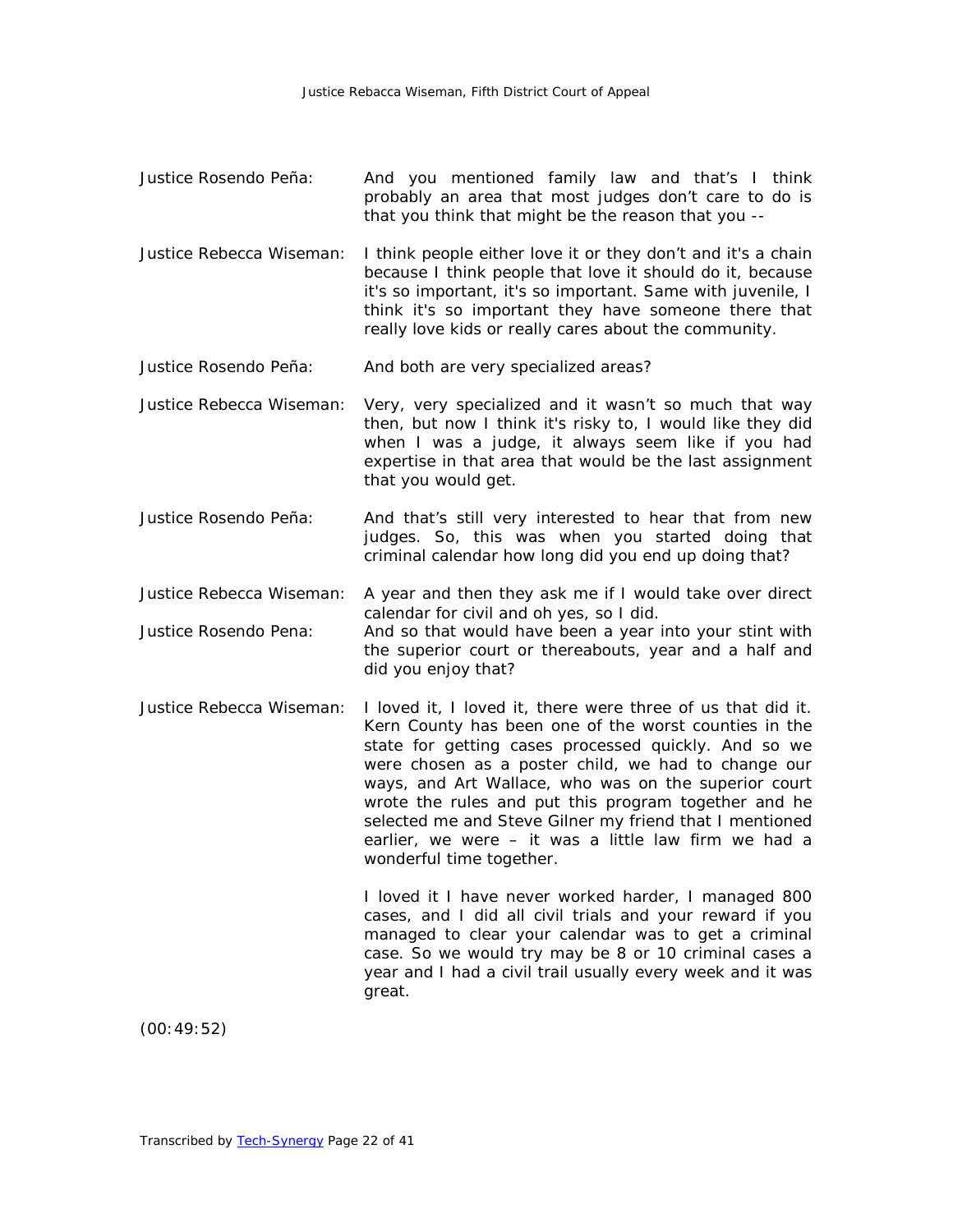- Justice Rosendo Peña: So, what would you say that you enjoyed the most and may be enjoyed the least as a trial judge?
- Justice Rebecca Wiseman: I loved everything about being a trial judge. I mean we would have litigants sometimes that were little scary in civil cases, I had more issues with civil litigants than I did with criminal. But I liked it, I liked being a judge.
- Justice Rosendo Peña: You know we are talking about 17, 18 years ago, now, right and so anything, any memorable experiences that you want to share about your time on the trial bench, anything that stands out to you?
- Justice Rebecca Wiseman: No, I think I have covered most of those. I really liked that I do still really like the bench from  $50:53$ . They are very eclectic group and I always enjoyed working with them.
- Justice Rosendo Peña: And do you feel that after you did the criminal calendar that you also may have won over some of your colleagues in the community in that respect?
- Justice Rebecca Wiseman: May be.
- Justice Rosendo Peña: Well at some point didn't you receive jurist of the year award?
- Justice Rebecca Wiseman: Oh yeah, I did, yeah I did.
- Justice Rosendo Peña: And when was that, do you remember?
- Justice Rebecca Wiseman: I was at the Court of Appeal, but haven't been their long, yes, that's right, I did, yeah, and it was well attended, so they must have, and they didn't have to go, because I wasn't on the trial bench anymore, yeah I forgot about that.
- Justice Rosendo Peña: It seems to me that I think you did win folks over with your style, perhaps with the fact that you are taking cases that maybe others didn't want to do. And so that probably had something to do with your going on with the Court of Appeal bench, but before we get there, I don't think we have talked about your children very much, you want to tell us about them, you mentioned being pregnant earlier, but we haven't talked about them?
- Justice Rebecca Wiseman: We have two great kids, one is now 30 and one is 24, our daughter was born, she was two when I went on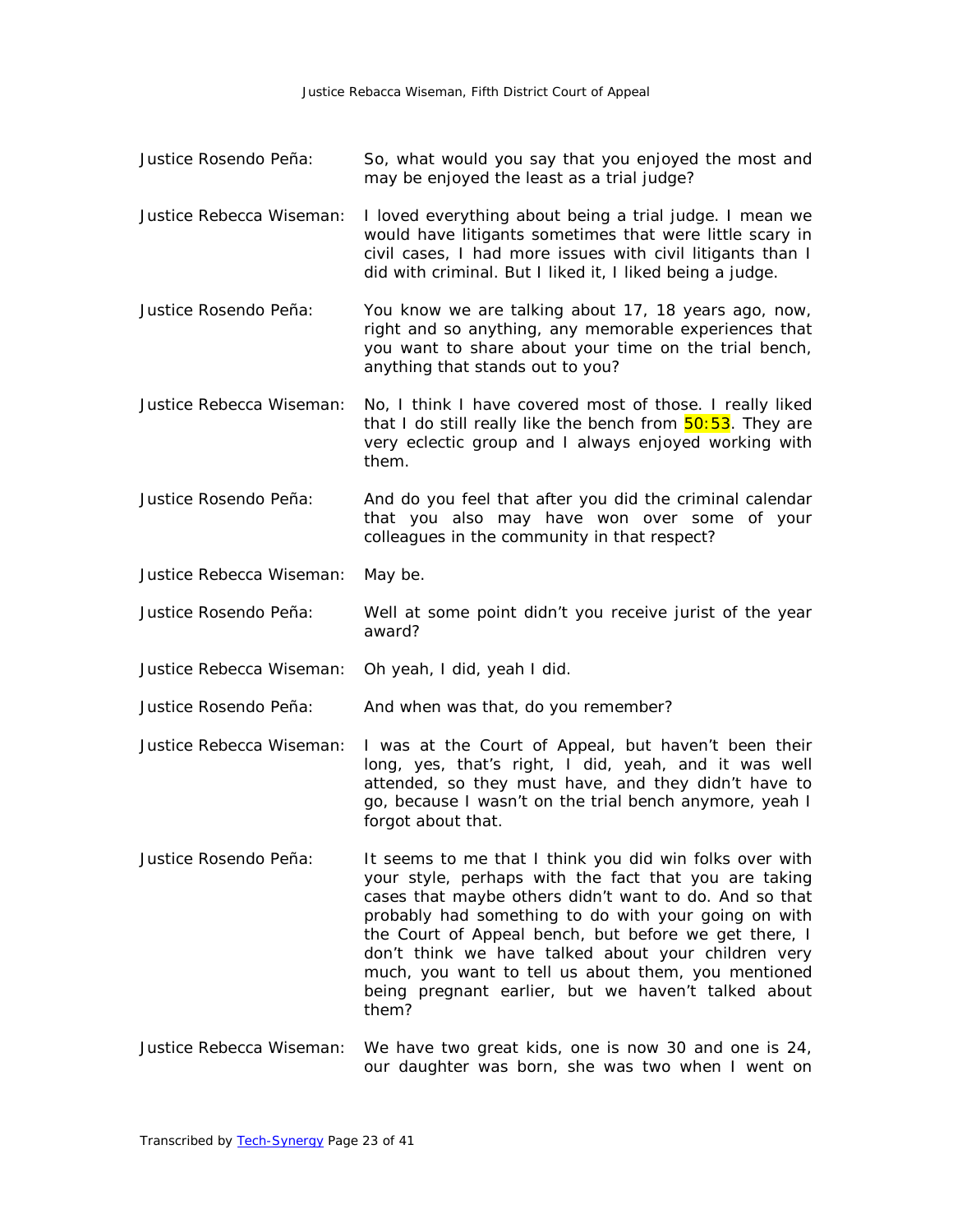municipal court bench, and the most memorable thing about that for me was that she went everywhere, poor kid.

She went everywhere per kid, I mean she went everywhere. I had jury duty, I didn't have a sitter, I took her with me. I mean she went everywhere.

And when I was sworn in for Municipal Court, my husband was holding her and she was so excited, she just burst loose from him and she ran and wrapped herself in my robe and stuck her thumb in her mouth. And of course, what picture do you think was on in the news it was that one. Of course, the downside of that wonderful story is within a month I was getting death threats, and that was terrible.

I thought well, what have I done, to may hire guards to protect her. She was in her little preschool. And anyway, but not to take away from a wonderful story but she went everywhere with me. She attended more women lawyers meetings, California Women Lawyers. I think that's how she learned to sit still. She is just a great kid.

And then we had our son. I actually went into labor in the middle of a case, so not to get too TMI but I did, and I was in the middle of picking a jury.

- Justice Rosendo Peña: And so how did you handle that, was it pre trial –
- Justice Rebecca Wiseman: No, it all worked out. Yeah, the lawyers, bless their hearts, they didn't know I was pregnant because I wearing a robe and I hadn't seen very them much and I know this only because I ran into one of their wives at a baby store because the baby came 10 days early and I'm on a schedule. And so I wasn't expecting him for nine days, so that's why I thought I get this jury trial done.
- Justice Rosendo Peña: You weren't going to take any time off?
- Justice Rebecca Wiseman: No, I didn't. Like my son said, mom you are better mom when you are working, and I think it's true.
- Justice Rosendo Peña: All right! Can you tell us then a little bit about your decision to apply to the Court of Appeal?
- Justice Rebecca Wiseman: Sort of just like rest, I didn't really want to do because I loved being Trial Judge, and my husband Ken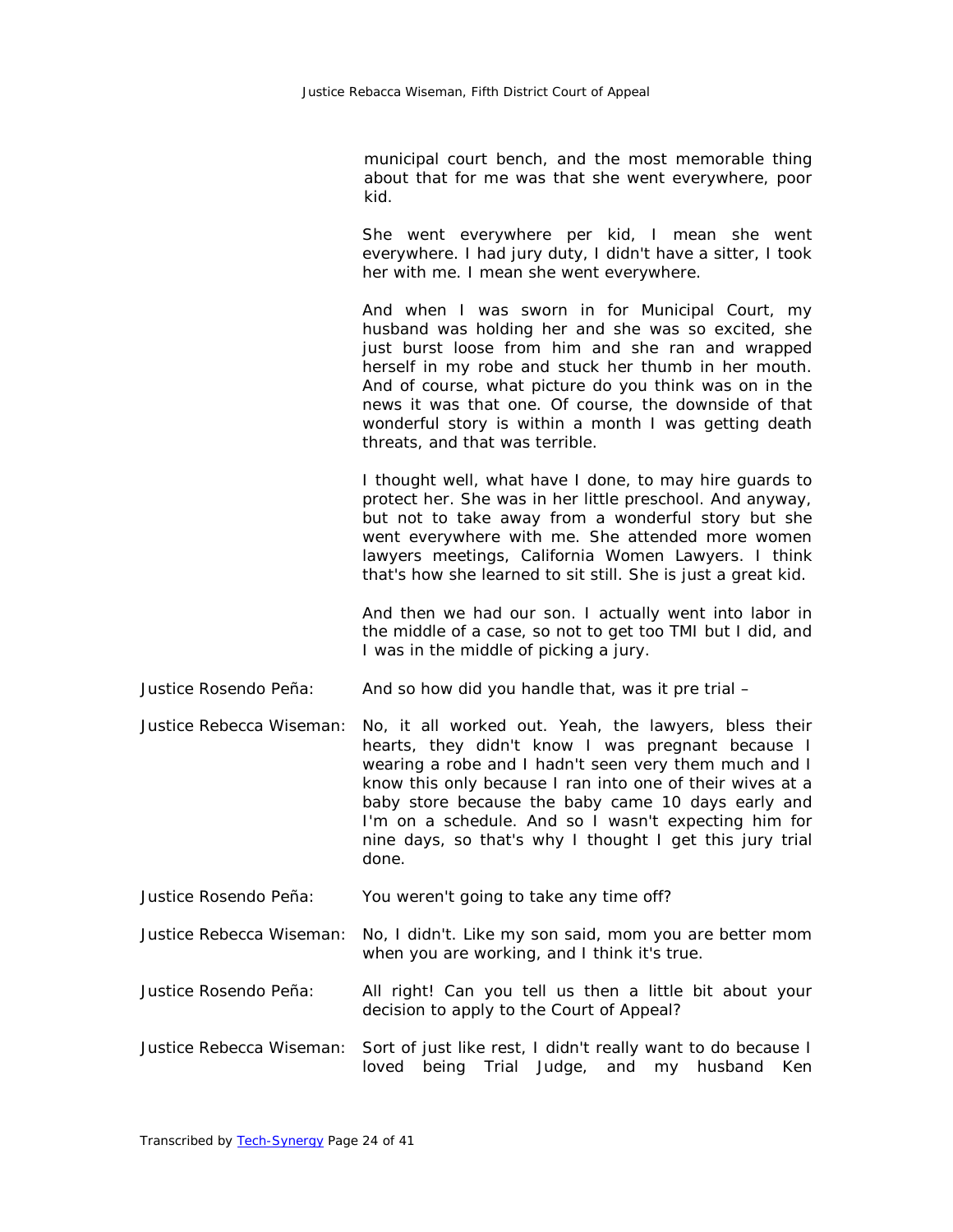encouraged me to do it and used the same line on me and I said, this really isn't going to work.

And so anyway, I applied, I thought at the time that it would be a good decision to go back to Fresno, because my folks were there. So I applied.

- Justice Rosendo Peña: So was it the same line you are talking about that, well, if you get it you can always turn it down, something along those lines?
- Justice Rebecca Wiseman: Something like that.
- Justice Rosendo Peña: And so who, if you recall, did you get the call from when you -- relevant to that position?
- Justice Rebecca Wiseman: Well, Chuck Poochigian interviewed me, and I can't remember -- oh! It was John Davies who called me. Yeah, it was a long time, it was like 18 months that my application was in.

(00:55:02)

I kind of forgotten about it to tell you the truth, I really had and I was a reluctant warrior anyway so.

- Justice Rosendo Peña: So you have this beautiful home, you mentioned in the mountains and many friends now in Kern County, was it difficult for you to move back to Fresno.
- Justice Rebecca Wiseman: Yeah, it was, it was. I had real hesitation about it but I did.
- Justice Rosendo Peña: And you mentioned that your parents were still here so that was one thing I suppose had made it little bit easier for you.

Justice Rebecca Wiseman: Yes.

- Justice Rosendo Peña: And there was a justice by the name of Bill Stone from Bakersfield he was at the Fifth District Court of Appeal at that time, did he help you transition in any way?
- Justice Rebecca Wiseman: Oh yes. He was actually another part of the reason why I put in for the position because I just love Bill Stone. He was -- I had jury trails in front of him, I thought he was just the consummate judge, consummate gentlemen, very low key, very kind to me and I really liked his family so he was there he thought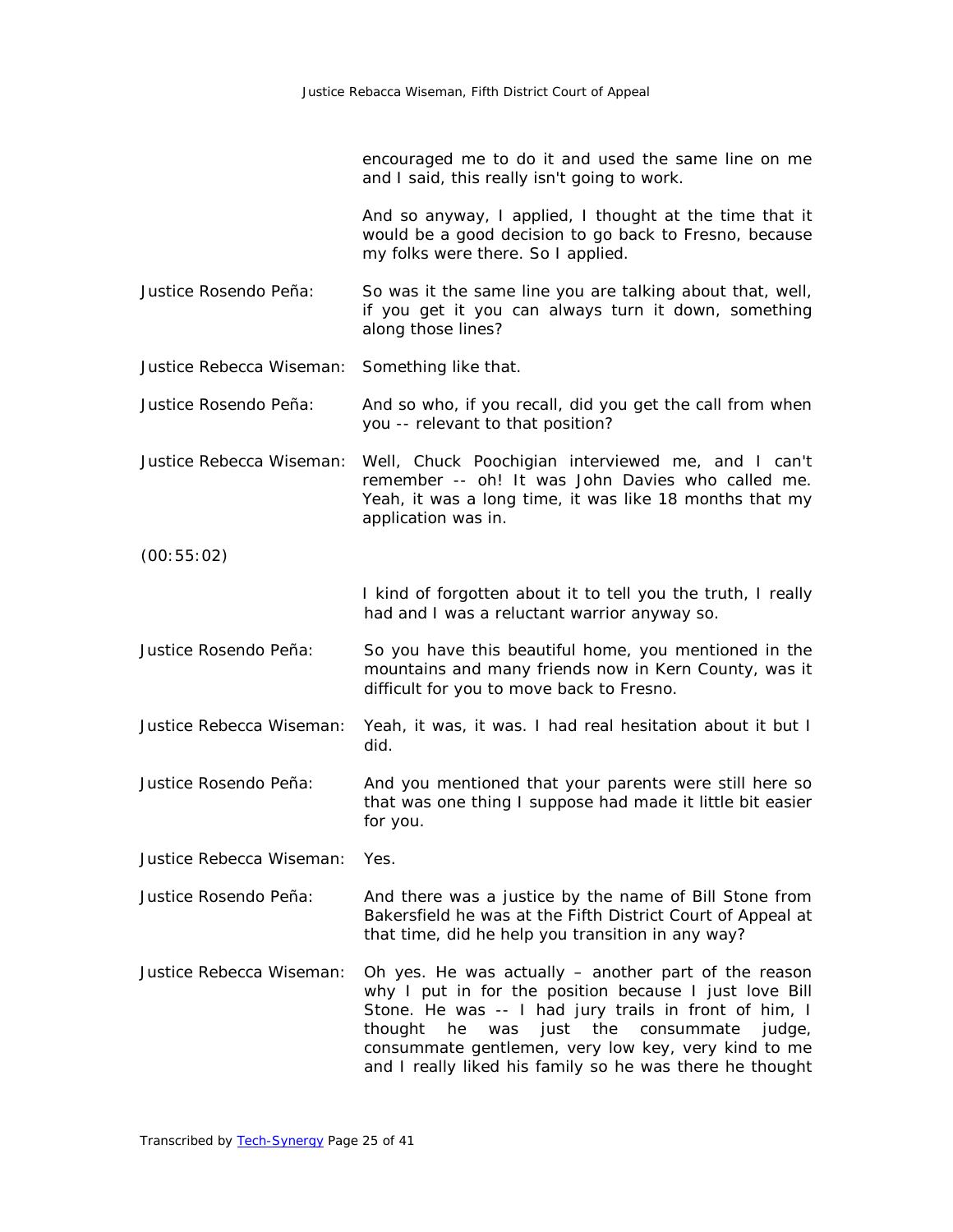it was okay so I thought well, if he thinks it's okay, maybe it's okay.

- Justice Rosendo Peña: Was he someone that you talked to before you made the application or –
- Justice Rebecca Wiseman: I did, I did, I am sure I did.

Justice Rosendo Peña: And you ended up serving on the Court of Appeal from 1995 through 2013, so was job everything you hoped it would be did you miss the trial bench?

Justice Rebecca Wiseman: I did, yes, I did miss the trial bench. I missed my friends. It sounds like a high school but I did, I missed my friends and they are just that I worked with, they were such an eclectic group of people and I missed that about them.

> Going to the Court of Appeal what I noticed is that all the judges except for Justice Stone were from Fresno and they'd all formed bonds as trial judges together or they practiced together so when I first came I felt like an outsider I was an outsider and Kern County was probably not viewed as being the primo county in the district at that time.

- Justice Rosendo Peña: Well, you had mentioned the child molest cases they ended up going to the Court of Appeal and –
- Justice Rebecca Wiseman: They got reversed pretty good.

Justice Rosendo Peña: And so may be that was part of the reason that you thought or did you feel at that the judges in Kern County were looked on upon by the folks in Fresno?

- Justice Rebecca Wiseman: They did and they were, I am confident they were. I heard that I had a couple of trial lawyers call me and say you need to know what there's what -- there was one in particular that had made comments which I thought was quite unprofessional about our bench and that he said to this lawyer that he would start reviewing the record of the Kern County case and presume it was a reversal.
- Justice Rosendo Peña: So not exactly the send-out that you were hoping for when you first started?

Justice Rebecca Wiseman: Yeah.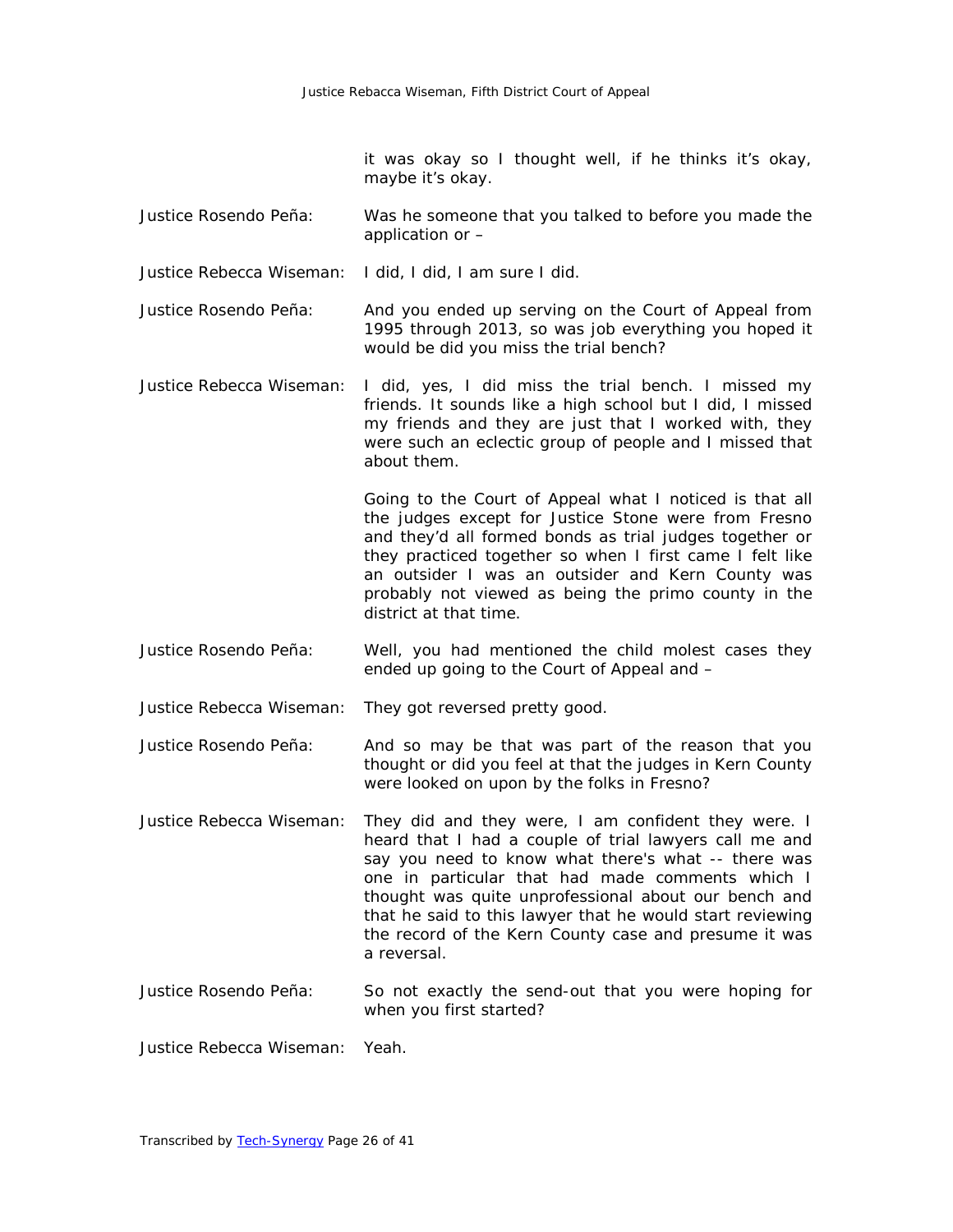| Justice Rosendo Peña:    | Did things improve from there or how did you -- you<br>won folks over in Kern County, did you win folks over in<br>Fresno County?                                                                                                                                                                                                                                                                                   |
|--------------------------|---------------------------------------------------------------------------------------------------------------------------------------------------------------------------------------------------------------------------------------------------------------------------------------------------------------------------------------------------------------------------------------------------------------------|
| Justice Rebecca Wiseman: | Maybe? It was a harder sell.                                                                                                                                                                                                                                                                                                                                                                                        |
| Justice Rosendo Peña:    | Now during the time that you were at the Fifth District<br>Court of Appeal you decided to pursue an LL.M.                                                                                                                                                                                                                                                                                                           |
| Justice Rebecca Wiseman: | Yes.                                                                                                                                                                                                                                                                                                                                                                                                                |
| Justice Rosendo Peña:    | What motivated you to do so?                                                                                                                                                                                                                                                                                                                                                                                        |
| Justice Rebecca Wiseman: | I just – education, I just – it was an opportunity I<br>couldn't pass it up, I could go to University of Virginia<br>and I had to take all my vacations and pile them<br>together but I went for Summers and worked my tail-<br>off.                                                                                                                                                                                |
|                          | I took our two kids with us and they became little street<br>urchins which was I think a great experience for them,<br>all the judges came and we lived in $a - it's$ the UVA<br>model where you live on campus, you live with your<br>families and all of the kids became fast friends and they<br>hung out together; they did thing, I let them do things<br>there that I never would have let them do in Fresno. |
|                          | I mean they ran around and explored and played and we<br>did all the things you do in that area, floated down the<br>James River, explored historical places and the caliber,<br>the education was just so intoxicating I couldn't say no<br>and it was an opportunity to go and they would pay for<br>your education.                                                                                              |
| Justice Rosendo Peña:    | I hear you mention that the other judges that were also<br>going through this had their families there or their<br>children there?                                                                                                                                                                                                                                                                                  |
| Justice Rebecca Wiseman: | Yes, many of them did.                                                                                                                                                                                                                                                                                                                                                                                              |
| Justice Rosendo Peña:    | Okay.                                                                                                                                                                                                                                                                                                                                                                                                               |
| Justice Rebecca Wiseman: | It was great, it was such a communal experience and<br>the caliber of the professors was fabulous, I mean that's<br>where CJA got a lot of their connections to bring out<br>these incredible educators.                                                                                                                                                                                                            |
|                          |                                                                                                                                                                                                                                                                                                                                                                                                                     |

(01:00:04)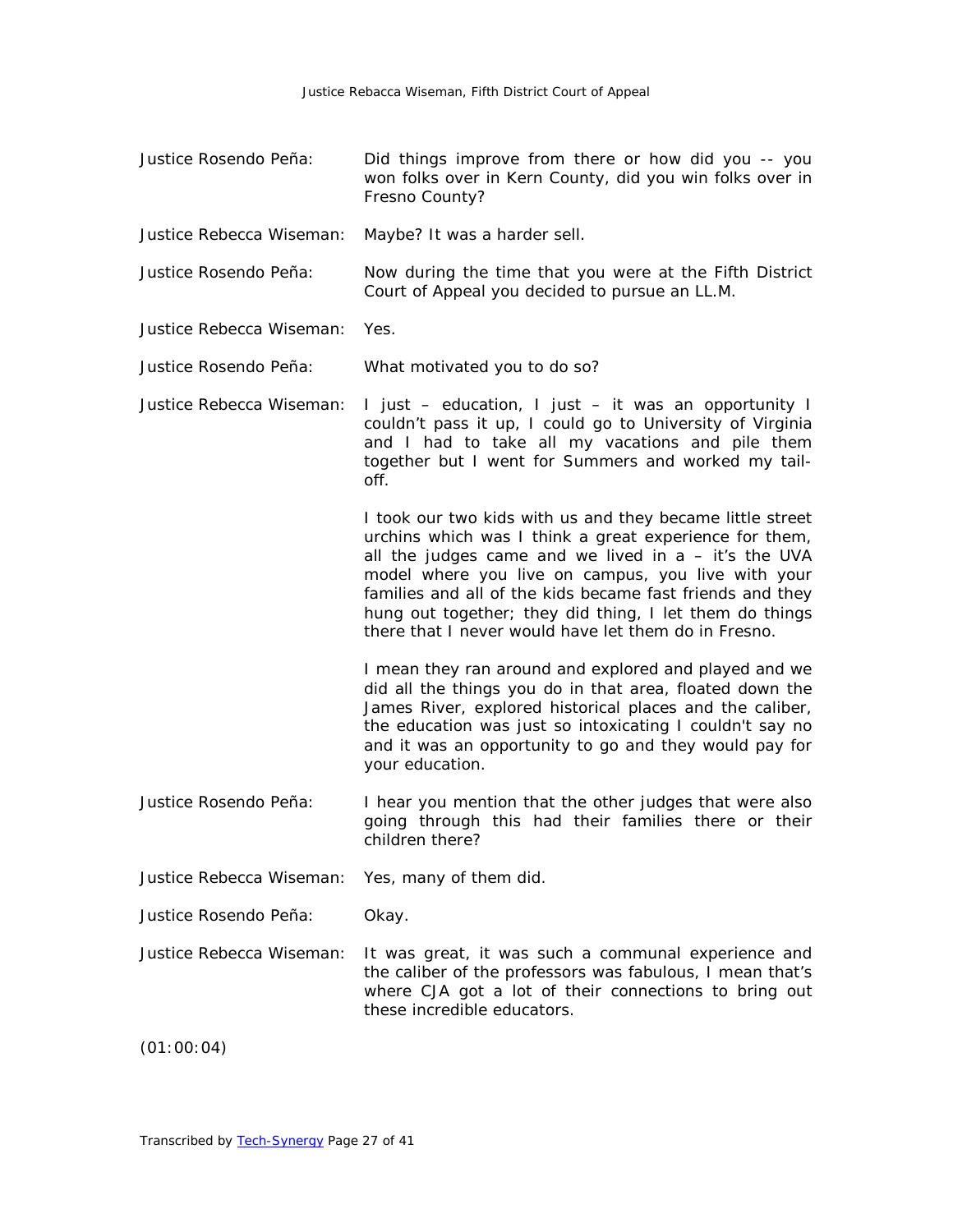Michael Klarman, who was I see is often quoted in Justice Scalia's opinions, his opinions and the types of things that he wrote and I've never had professors like that, that was my law school experience. I loved every minute of it, studied economics and it was fabulous.

Justice Rosendo Peña: So you have mentioned that this law school experience was much different from your earlier experience, is that --

Justice Rebecca Wiseman: Yes. That was wonderful. I loved it.

- Justice Rosendo Peña: And did you learn anything that you feel helped you either approach decision making or opinion writing?
- Justice Rebecca Wiseman: Yes. The most significant was by studying economics and I think it should be mandatory education for every attorney is to take economics and to understand and for judges at least to understand the implications of your decisions.

Not that you make a decision on the basis of how it's going to impact money-wise, it's just you need to understand that is there are these causation issues, if you do A, B will happen and are you sure you want B to happen, it's a policy consideration and it opened my eyes to those types of things, and it influenced decisions that I had, it most definitely did.

- Justice Rosendo Peña: And it seems to me that would be something important to have, I think that the judges or something -- judges on Court of Appeals sometimes ask, while I wonder why they did this and I wonder why they did that, maybe economics might be -- behind some of those decisions that were made you know would be made on appeal?
- Justice Rebecca Wiseman: I do-- if not maybe should have been but yes, although it depends on how you approach it.
- Justice Rosendo Peña: So it seems to me that education because when you weren't the student, you were teaching, tell us about your teaching experience and why you would join the --
- Justice Rebecca Wiseman: You know it's a good question, I don't know, I just love it, it forced me to learn new things and I do like that, and I like -- maybe it was my law school experience, I like to try and learn something so well that you can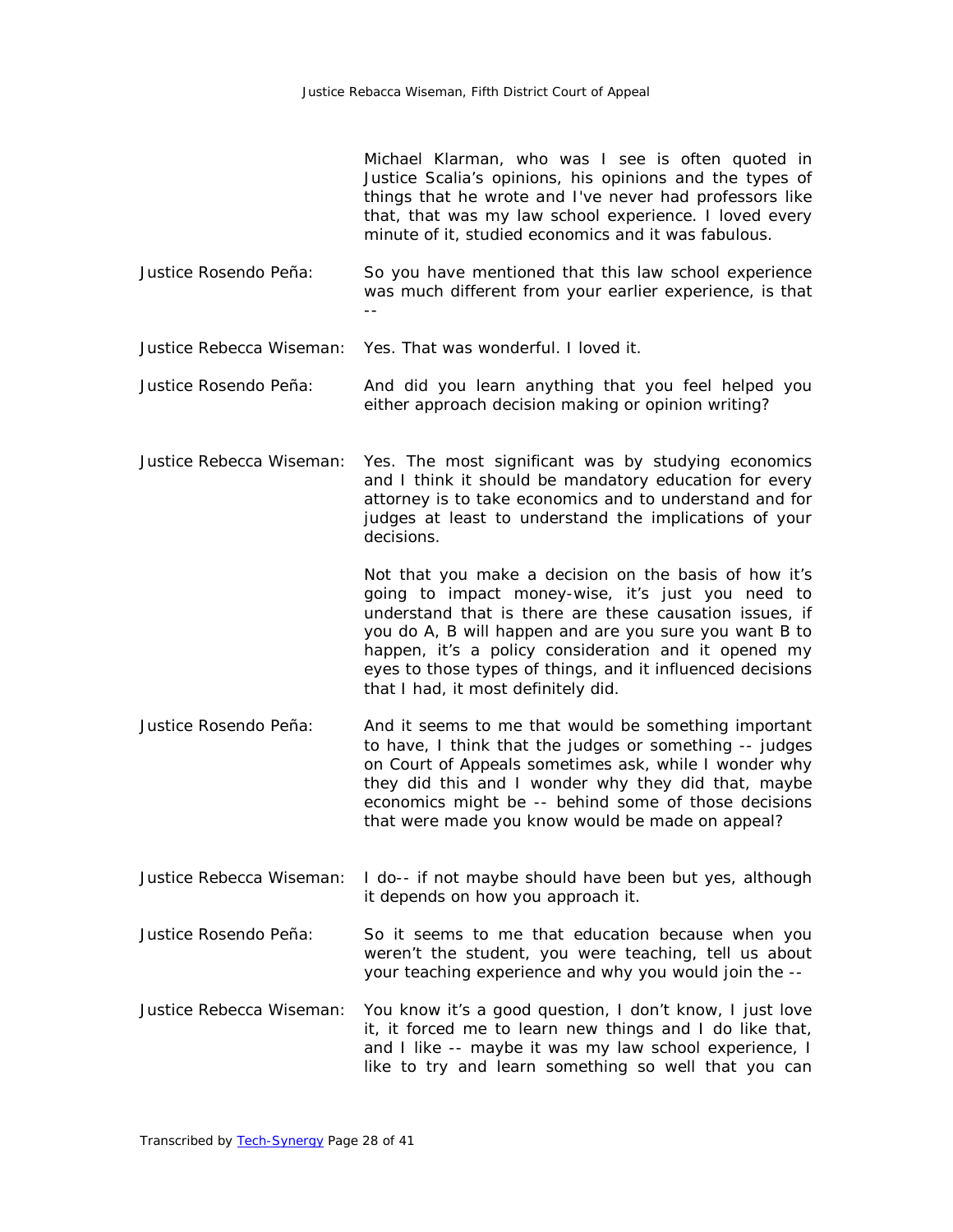make it sound so easy that people want to hear and I've always been put off by people that you can't understand and I don't think it's because you are so smart, I think that they can't communicate and I've done a lot of teaching with -- I used to do a lot of teaching with the California Judges Association, Arthur Gilbert and I do a civil law update gig, which is so much fun to do with him.

I have done a lot with The Rutter Group, well I think I have been teaching with The Rutter Group for 20 years and that even as we speak, I have got a program in week that I am doing on employment law.

- Justice Rosendo Peña: Did you ever teach at the law school?
- Justice Rebecca Wiseman: Yes, I did. I taught at a law school in Bakersfield, I taught what I wished I had been taught and it was about civil procedure before trial and so we put people through their paces how to write a demur, how to respond to a demur, how to do a motion for summary judgment, how to write a settlement conference statement, how to do a 998 offer, things like that.
- Justice Rosendo Peña: Tell us a little bit about some of your published writings, you have mentioned The Rutter Group that any other writings other than the (Inaudible) published that you were either enjoyed doing the part of, what would you think of?
- Justice Rebecca Wiseman: Well, one in particular -- two in particular, one is I am an author for the Rutter Group on employment litigation and I've been doing that for a long time. We are in the middle of finishing our updates now and I do enjoy that very much and since I have retired, I am even enjoying it more because I have a little bit more time to digest the material and I love doing that.

And I also wrote my thesis for the LLM was on judicial retention elections and what's in a name and I took -- I did a regression analysis for all names from midappellate level retention elections in California from 1984 until whatever the current time was and we did this regression analysis where you would assign a value on the basis of the nature of the name whether it was a dramatic sounding name, whether it was a name that sounded like it was female, hyphenated names, Latino sounding names, Latina and we crunched all the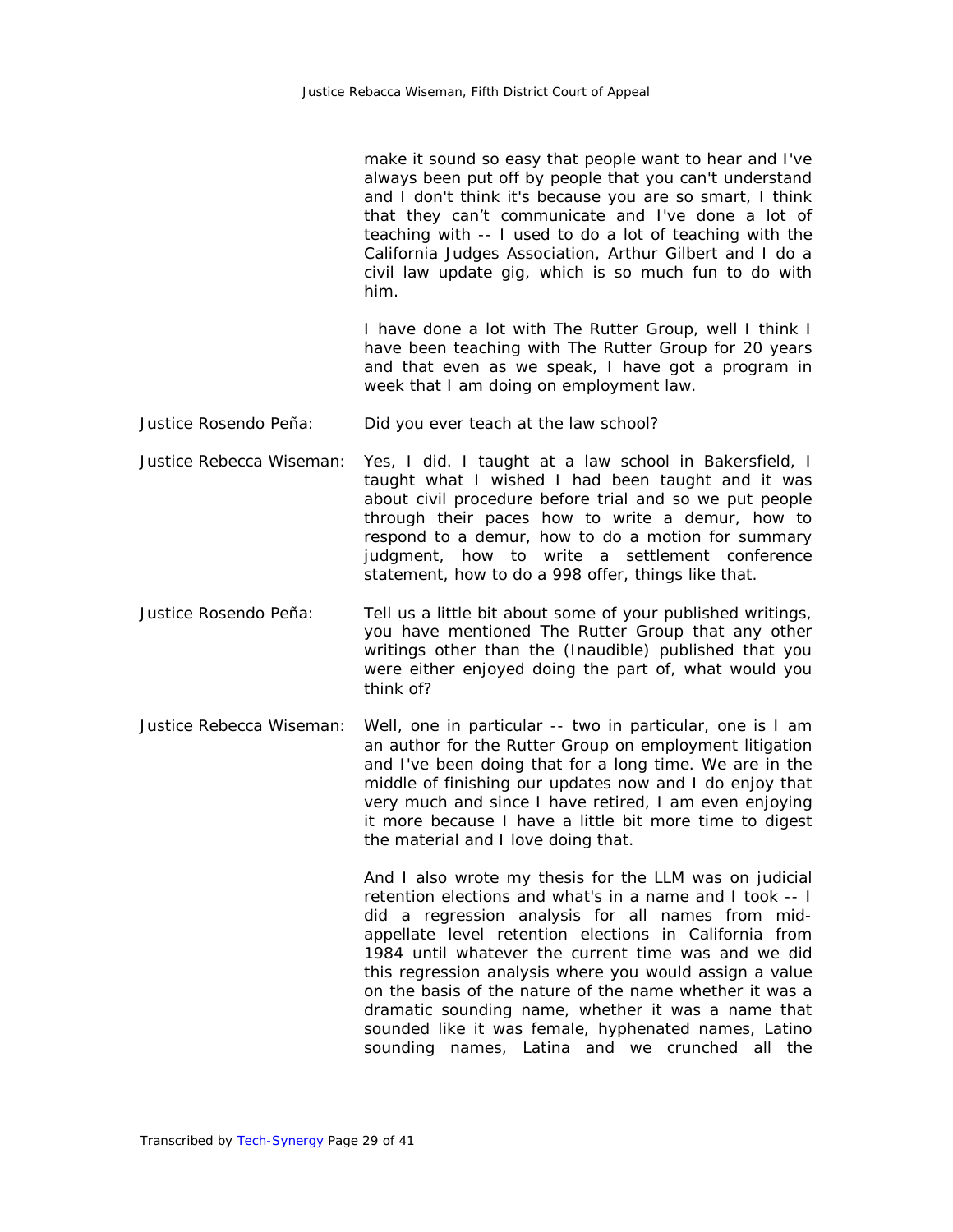numbers and came up with percentages as to how that likely impacted the number of people that voted for you.

- Justice Rosendo Peña: And what did you find?
- Justice Rebecca Wiseman: We found lots of interesting things. First of all, being a woman helped. That was the first time I ever female -- I discovered that and this was a little while ago and I hope things have changed but if your name sounded Jewish, that did not help, it was may be 2 percentage points less than someone else being having a Latino sounding name would reduce the results, even in the second district which I was a little surprised about, because I felt that was counterintuitive because of the larger Hispanic population but ultimately put that off to the fact that maybe Hispanic people weren't voting.

I don't know, but that is anecdotal. Hyphenated names didn't matter, names that sounded familiar -- what was it Orville Jack Armstrong, he got the highest percentage of votes of anybody and he is a great judge but nobody really knew his writings, it was just he sounded like a radial personality and it was just -- it was like that.

- Justice Rosendo Peña: Just because you have a name like Hollis Best maybe.
- Justice Rebecca Wiseman: Oh Hollis Best, another high scorer, who could vote against someone who had the last name Best and at that time there was no information available about judges, so you truly if you voted, we are going on the basis, either what some lawyer told you that he knew or what you thought the name sounded like.
- Justice Rosendo Peña: Is that a whole lot of information in it regarding the process that were on the (Inaudible) anything?
- Justice Rebecca Wiseman: You can get it, but it's not on the ballet, like legal women voters, there are ways to get the information, most of them are good but there are some groups that put information out and suggest how you should vote on somebody based on who appointed them which I find troubling.
- Justice Rosendo Peña: Now as an associate justice you authored more than 160 published opinions, for many significant issues and of course you also authored many unpublished opinions, but let's start with some cases, are there any cases that stand out to you?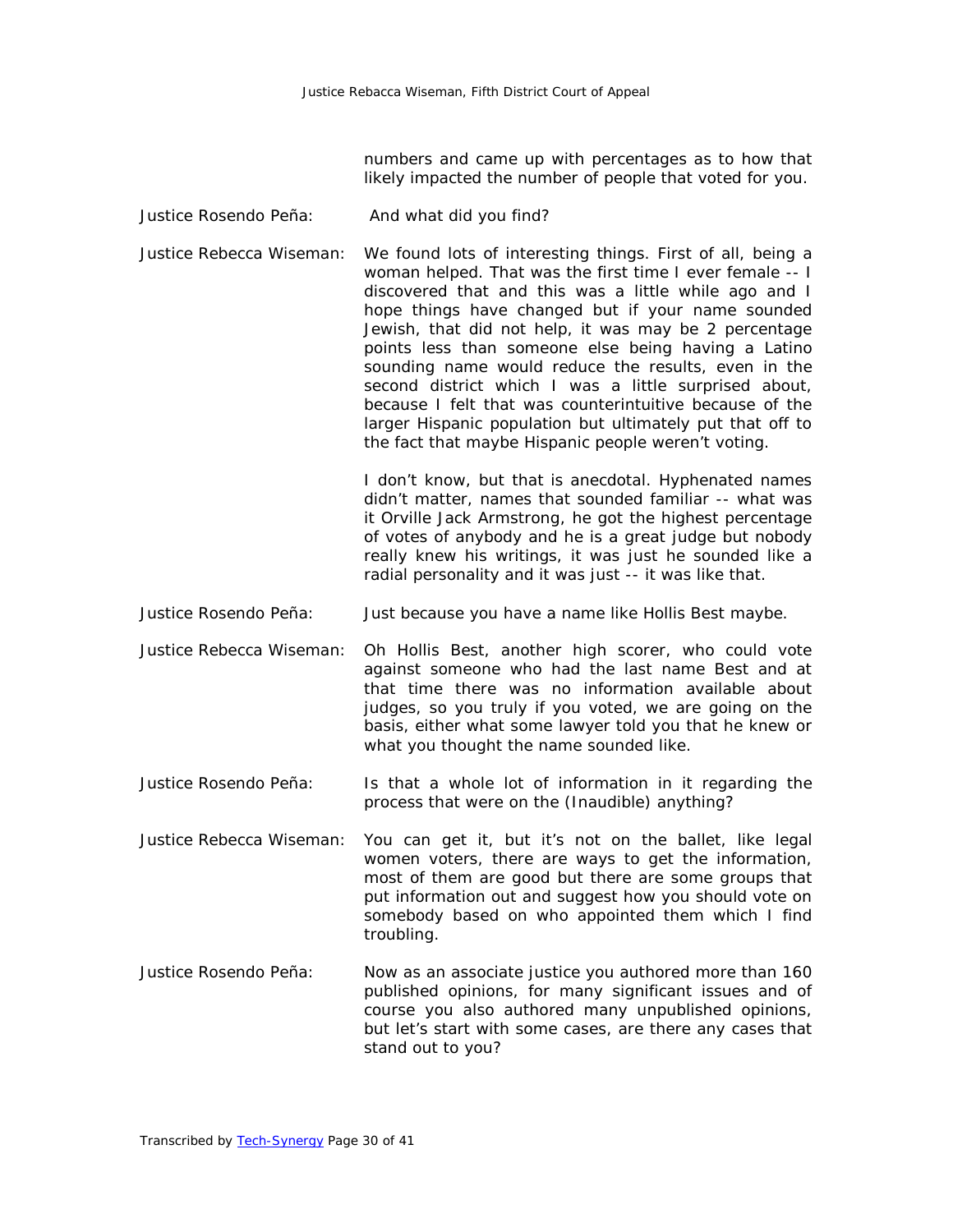- Justice Rebecca Wiseman: Two, one is the California Voting Rights Act Case with the city of Modesto, that was significant to me. We determined that it was constitutional, facially constitutional which now seems sign of a no-brainer, but at the time it was pretty out there.
- Justice Rosendo Peña: Is this Sanchez versus city of Modesto?

Justice Rebecca Wiseman: Yes, Sanchez versus city of Modesto.

- Justice Rosendo Peña: And you have said in that case they actually filed a cert in the US Supreme Court and that was denied, so it sounds like in national significance at least to these parties, were there any amicus briefs filed in that case?
- Justice Rebecca Wiseman: Yes. And to me it's significant because I think it impacted regular people's lives and it still is, you still see this issue. I was reading the Maddy report today and there are several stories in there, even today they have, in Merced, they are having an election whether they are going to vote by way of district or at larger elections so it's still very much alive. So I thought that was important.

The other case that sort of struck me as important at least to me was to protect our water case.

- Justice Rosendo Peña: It should be the California environmental act case --
- Justice Rebecca Wiseman: Right, but it was really an appellate case because it was about how to make an adequate record and I remember the staff attorney that was working with me on this case, we just threw our arms up because we couldn't figure out the record, it was a mess.

And so we decided you know this is not our job to make the record and put it together, so I had been told by many counsel that that case had an impact and this gets back to the economics issue. People now prepare their records because they have an economic interest in doing so, because they don't want to do it again.

- Justice Rosendo Peña: So you would think that this didn't have an impact on the energy, such as the counties or other energies that use your charge with keeping by making the record.
- Justice Rebecca Wiseman: Yes, I know it didn't, they have told me and yeah, people have told me that over the years and I mean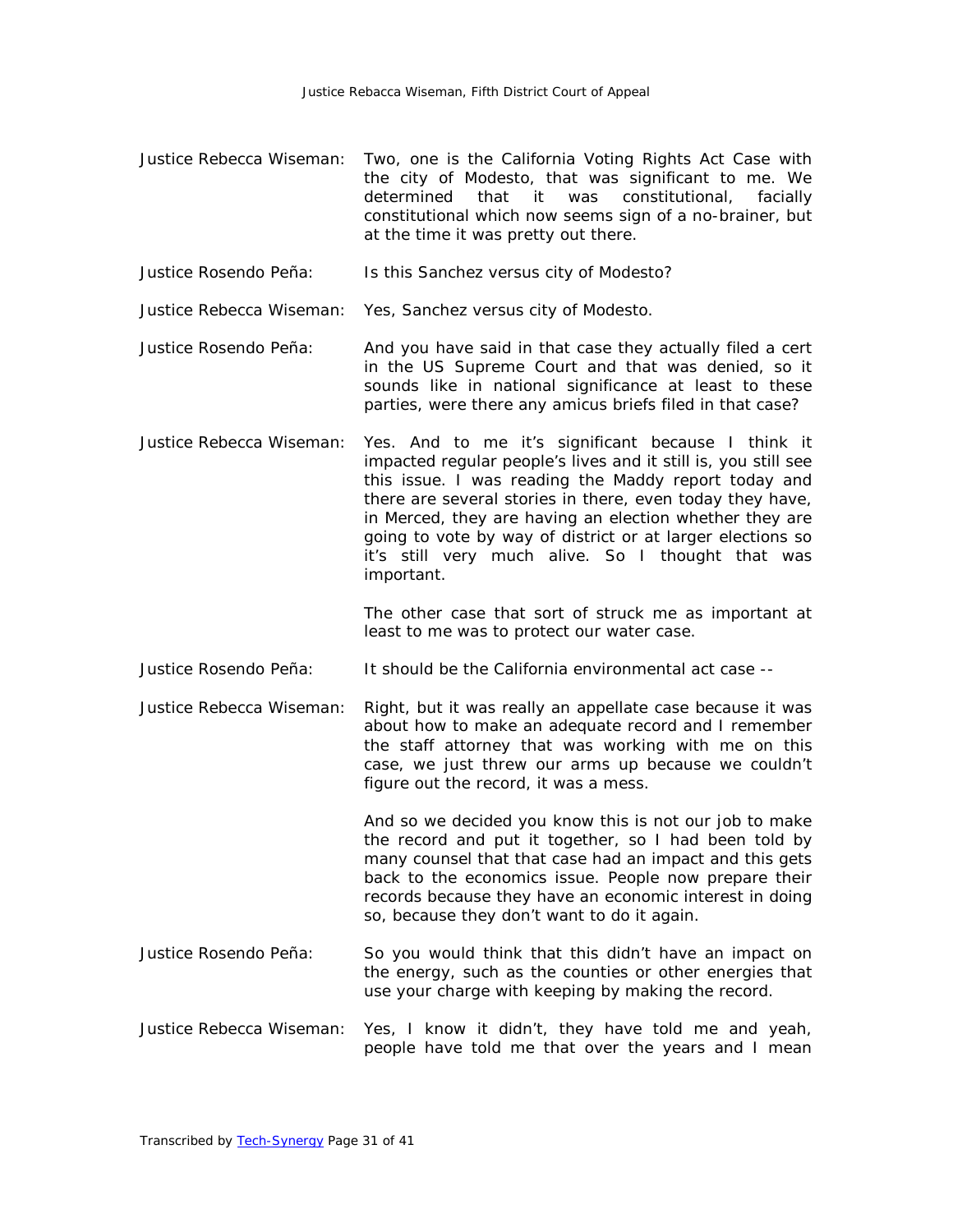now everybody liked it, that's for sure, but I understand that.

Justice Rosendo Peña: Ultimately I have liked it is help in development the law, at least on appeal with regard to (Inaudible)?

Justice Rebecca Wiseman: I think so, I think so I think in a good way it's just you get used to doing it right the first time and then that becomes the standard.

(01:10:01)

Justice Rosendo Peña: And any criminal cases, does any typical case stands out in your mind, and if so, why?

Justice Rebecca Wiseman: Well, one case stands out of my mind, it was when I was in municipal court, it was a gang rape case and it just stuck out to me because I was very young, the victim was male and there were three defendants, all male, there were three defendants lawyers, all male, and the court reporter was male and the victim was a male and he was brutally raped and I was the only woman in the whole room and I remember looking at him.

> I thought there was sort of a divine moment I think he had an easier time testifying because I was there, and I thought how ironic, this is always -- I think it's always happened, these types of horrible crimes to the men and women but men never talked about it and I felt I was really at the right place at the right time to offer comfort, to make the situation as easy as it could be because it was a terrible situation for everybody and recall the defendants were not very nice people. They had very lengthy records, it was a preliminary hearing so there wasn't much question they were going to be bound over, but I will never forget that experience.

- Justice Rosendo Peña: Does that incident happened in the jail or do you remember where it happened?
- Justice Rebecca Wiseman: It happened in the jail and this poor kid all -- they shouldn't have done it but he was through a writing, obviously he didn't sign up for that.
- Justice Rosendo Peña: And so that, suppose, tell us a little bit about important it is to how it's going to be made some appropriate errors based on the record?

Justice Rebecca Wiseman: Exactly.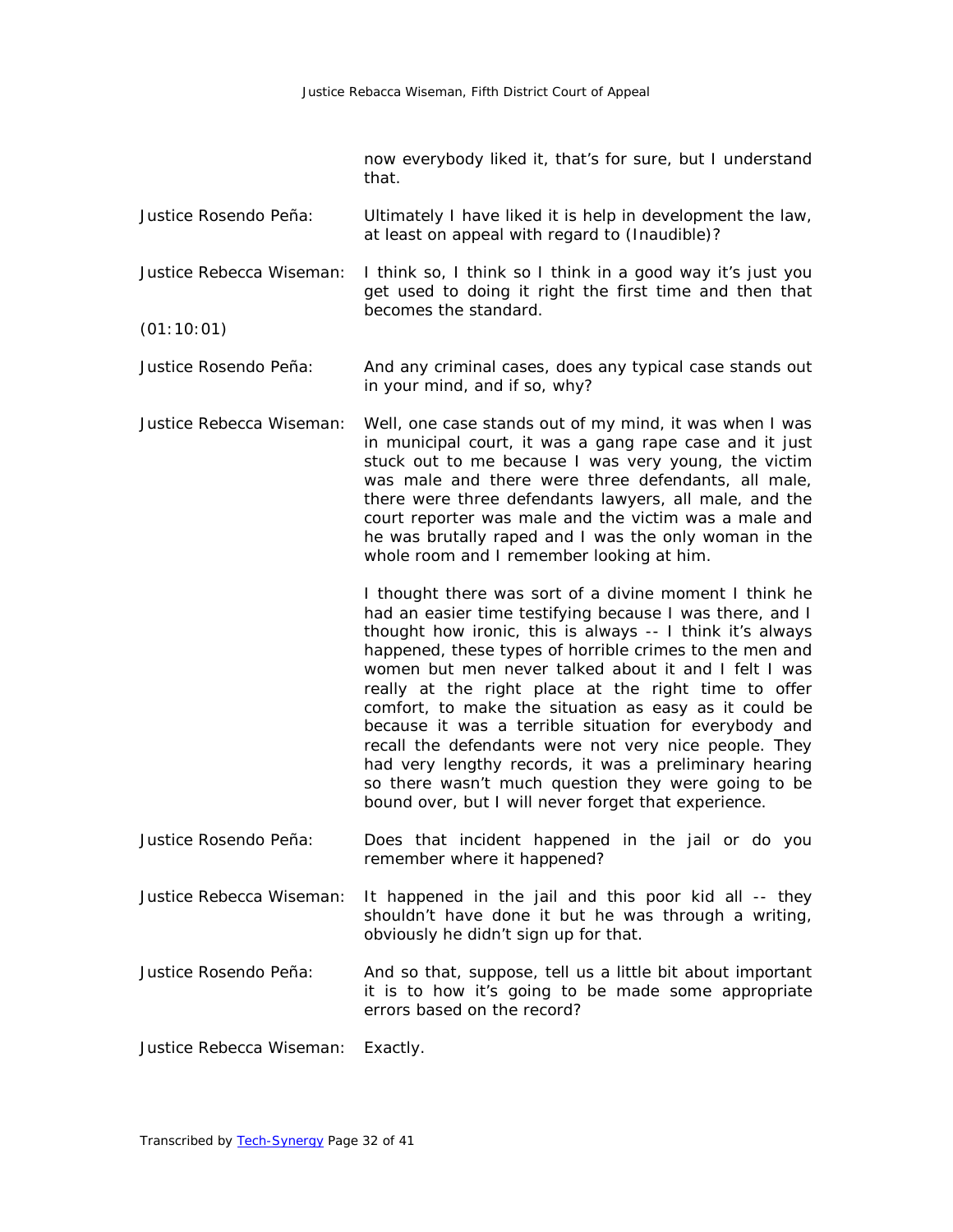- Justice Rosendo Peña: And so as far collegiality on the Court of Appeal reaching a number of cases, how important was that to you as a justice?
- Justice Rebecca Wiseman: It was important, a lot of our cases at the Fifth District are criminal and so they were different as far as we would get together and talk about them. The civil cases were where I felt there was more of a challenge because that's when people's judicial philosophies tended to come into conflict some times.

But I was never one that liked to do memos, I don't get this memos thing where you write up something and then send it to your colleague, if you have questions, you go sit down and talk to them and I always tried to do that to the extent they were willing to listen.

I had some colleagues they didn't want to do it that way and I think looking back on it they were not able to learn through oral listening, I have since learned as a teacher that people learn different ways and it is impersonal but some people liked to write it out, that's how they learn and that's how they can assimilate information.

And if you go and sit down in front of them and start, well what do you think about this and what do you think about that, they don't respond well to it and you have to figure out who is like that and not be offended by it.

- Justice Rosendo Peña: So then there was plenty of given and take, does it some times have to take different forms oral or written?
- Justice Rebecca Wiseman: Yeah, once I have -- you kind of have to learn what your people are learn what works for them and sometimes you step in it until you learn that but you know none of us on the court of appeal are awfully slow learners, you pick up on it and then approach them in the way they are comfortable.
- Justice Rosendo Peña: Concurring and dissenting opinions, under what circumstances do you believe that separate opinions should be written?
- Justice Rebecca Wiseman: Concurring opinions are important, I have been reading the California Supreme Court and I have really appreciated the value of concurring opinions more so now than I did before with Justice Leu I read a lot of employment cases and I think his concurring opinions are really good. He is very scholarly in how he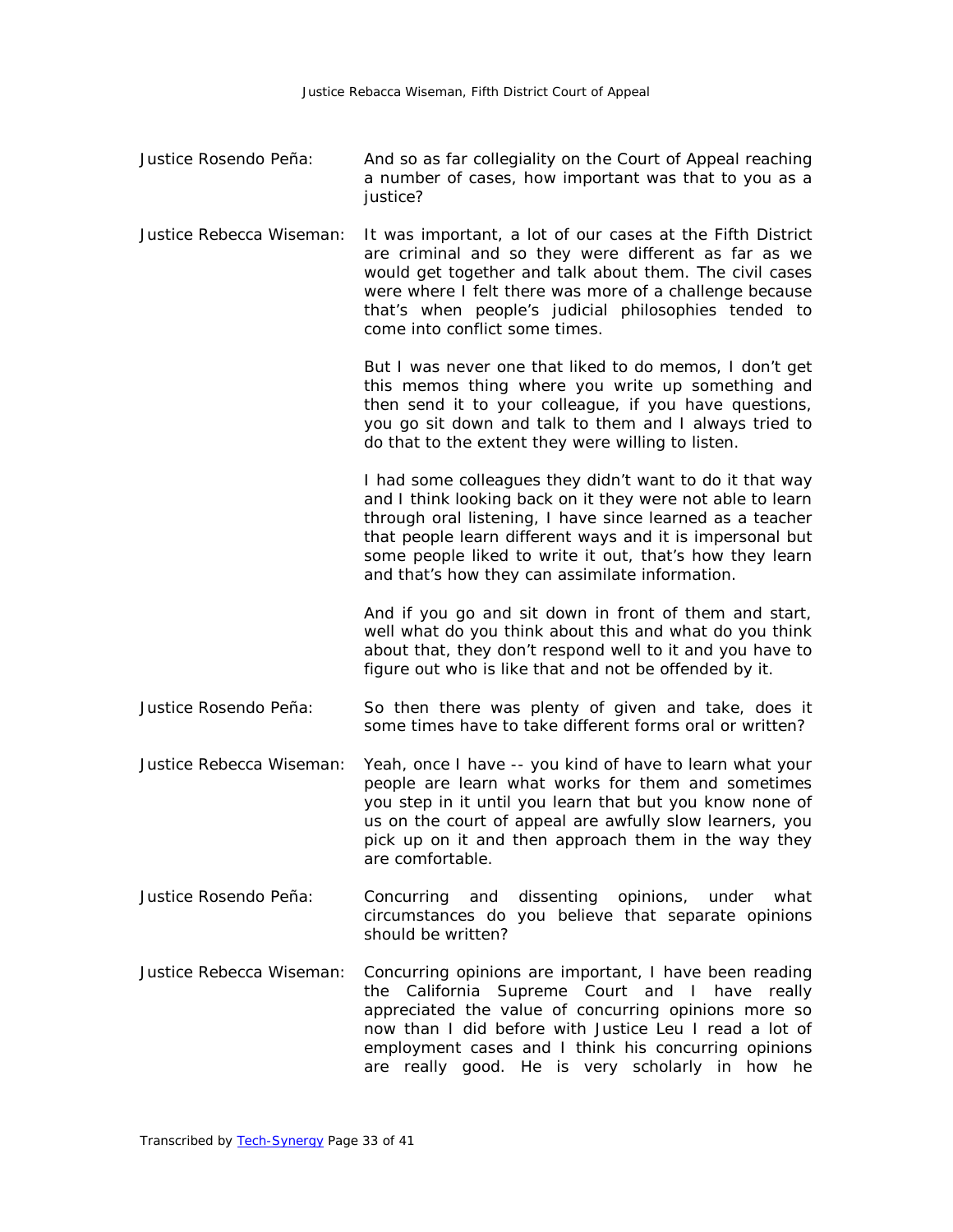approaches thing, I think that is an appropriate use of a concurring opinion.

Justice Rosendo Peña: That maybe for development of the law, is it --

Justice Rebecca Wiseman: Yeah, and sometimes the opinions, maybe because he is a professor I don't mean to just focus on him, but sometimes we as appellate justices, you only decide the issue in front of you and that is the appellate way.

> But sometimes it's helpful to give a little bit more guidance, especially in areas where the world is changing so much, class action litigation is a primo example and sometimes I think concurring opinions at that level can be very helpful.

(01:05:02)

I would not be too thrilled about writing a concurring opinion in an unpublished case if I didn't feel strongly about it, because in some ways you were just poking a colleague in the eye, I will send dissenting opinions that I know upset colleagues quite a bit and they would go from, the case was going to be published to you writing a dissent and then all of a sudden, I well I guess we are not going to publish on this case after all.

- Justice Rosendo Peña: Are there any dissenting opinions or concurrent opinions that stand out in your life?
- Justice Rebecca Wiseman: Well, one of more interesting dissents I wrote was fairly recently, it was a Ralph's grocery case and it had to do with union picketing at the front of a grocery store and that was hotly contested and that went out for review and I wrote a dissent in that case, it was friendly everybody agreed to disagree, but I actually wrote a dissent I didn't really like my opinion, but I felt it was what the law required.
- Justice Rosendo Peña: Was that case taken up here?
- Justice Rebecca Wiseman: Yeah, it was.
- Justice Rosendo Peña: Or it was still pending?
- Justice Rebecca Wiseman: No, it's done.
- Justice Rosendo Peña: Did Supreme Court decide?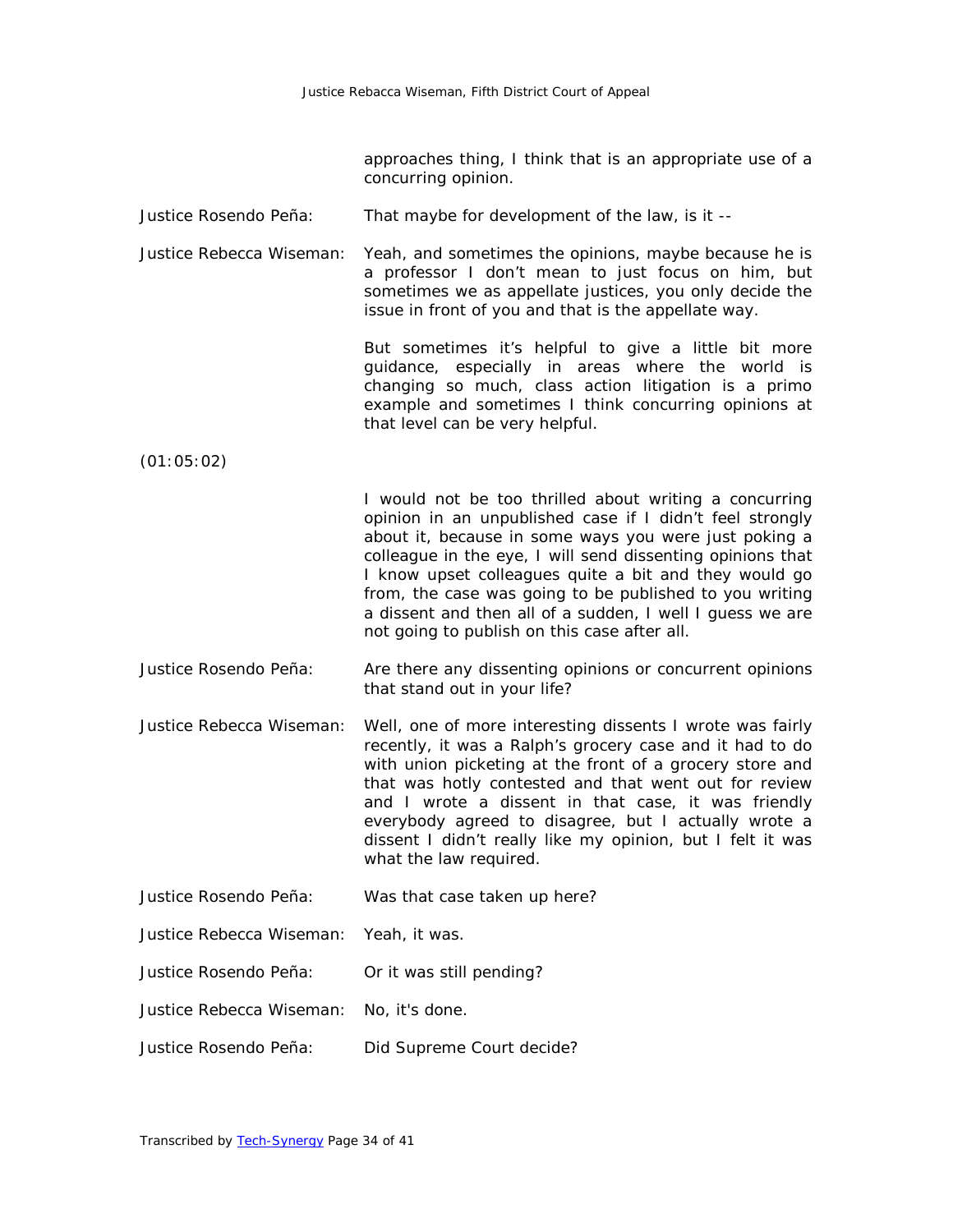- Justice Rebecca Wiseman: They did, I mean they don't always 01:16:22 with me, but they did this time.
- Justice Rosendo Peña: Was I gratifying I guess once you had more than one.
- Justice Rebecca Wiseman: Yeah, but you know they go the other way too. Yeah.
- Justice Rosendo Peña: So, how would you describe your judicial philosophy and how if at all has changed from your mini court days to last days on the Fifth District Court of Appeal.
- Justice Rebecca Wiseman: Well, I guess when I was on the trial bench, I wanted people to feel they had their say, it was very important for me, they had their say and that they had a chance to be heard. At the Court of Appeal I suppose some of my philosophy was to do no harm. And listen to people but don't be afraid to speak out on cutting edge issues if that's what you feel is warranted, sometimes at the court you are in the opportunity to make bill  $01:17:22$ and you know them when you see them.
- Justice Rosendo Peña: So, it's a slightly different approach certainly we have litigants in front of the 01:17:29 process work for them  $01:17:35.$
- Justice Rebecca Wiseman: And I did carry that through when we would have all these horrible cases, where you have children that have been taken away from parents and they are almost always proper and the standard of review was such that there is no real possibility that the judge is going to be reversed. I would always let the parent cry and talk about whatever they wanted to talk about, I felt it was cruel to tell them this isn't part of the record and we all knew that.

But that was one time where I would just let them speak. And I felt that was important they are going to lose because of the rules of the appellate process. They didn't make their record. But that doesn't mean that we need to lecture them.

Justice Rosendo Peña: The Fifth District covers numerous counties, is there over time during which and it's based in Fresno, is there ever time you wished the  $01:18:41$ .

Justice Rebecca Wiseman: Yes.

Justice Rosendo Peña: Tell us about it.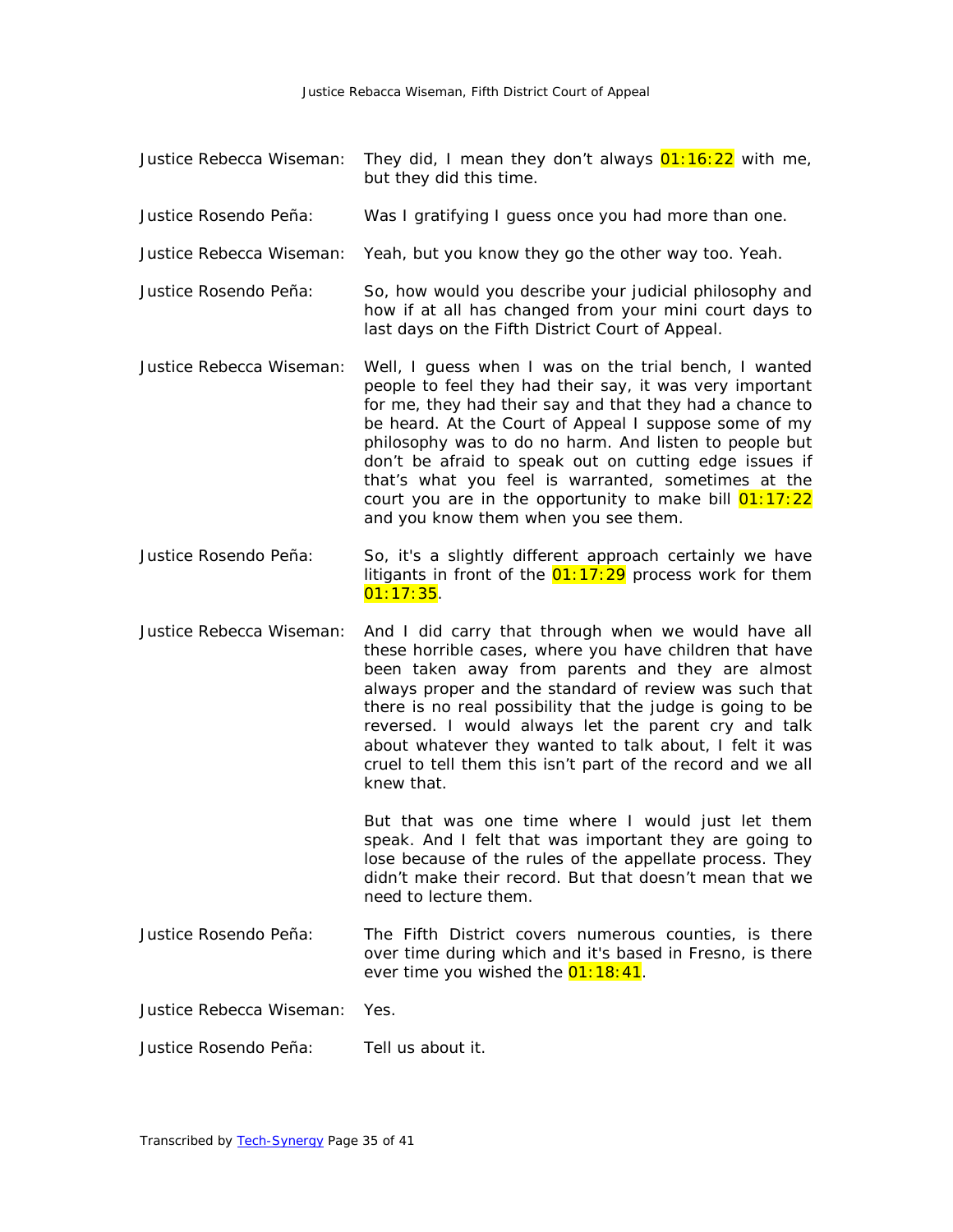Justice Rebecca Wiseman: Yeah, we were the first court to ever do it. And I ran that show, our presiding judge didn't want to do it and I just felt it was so important I did it anyway which was not maybe the most prudent call, but we did and we had real PR problems in Kern County, they didn't like the court of appeal going back to those molest cases, they felt they were picked on by the Fifth District Court of Appeal whether that's true or not I don't know.

> But anyway we went down there and held court and high school students it was packed, people never had seen the Court of Appeal in operation and the first one we did filled an auditorium, they brought kids from all over the county and brought them in.

- Justice Rosendo Peña: So, these were used also as educational tool?
- Justice Rebecca Wiseman: Yes. And then the judges would open themselves up to question and nothing was scripted. But I was proud of them, that was not easy for them. That was -– I like that, but I know not everybody does. And they handled it well.
- Justice Rosendo Peña: And now settlement conferences on 01:19:54 I quess I have not necessarily heard you did do any settlement conferences?
- Justice Rebecca Wiseman: Yes, Justice Kane and I. We put together a mediation program, one of the first of its kind where the justices of the Fifth District Court of Appeal screen all civil cases that come in and do mediations at no cost to the litigants.
- Justice Rosendo Peña: Do you remember how long ago you began to implement these mediations?
- Justice Rebecca Wiseman: Let's say, maybe about, it's been about 3 years. yeah, because we did it together, it was fun.
- Justice Rosendo Peña: How would you gage the success?
- Justice Rebecca Wiseman: Oh I think, it's great, I don't know what you are doing now, but I settled some cases, and I knew Justice Kane did and Justice Cornell and probably Justice Franson too, maybe Justice Levy that would never have settled without that. And they didn't have to write briefs, they didn't have that added expense.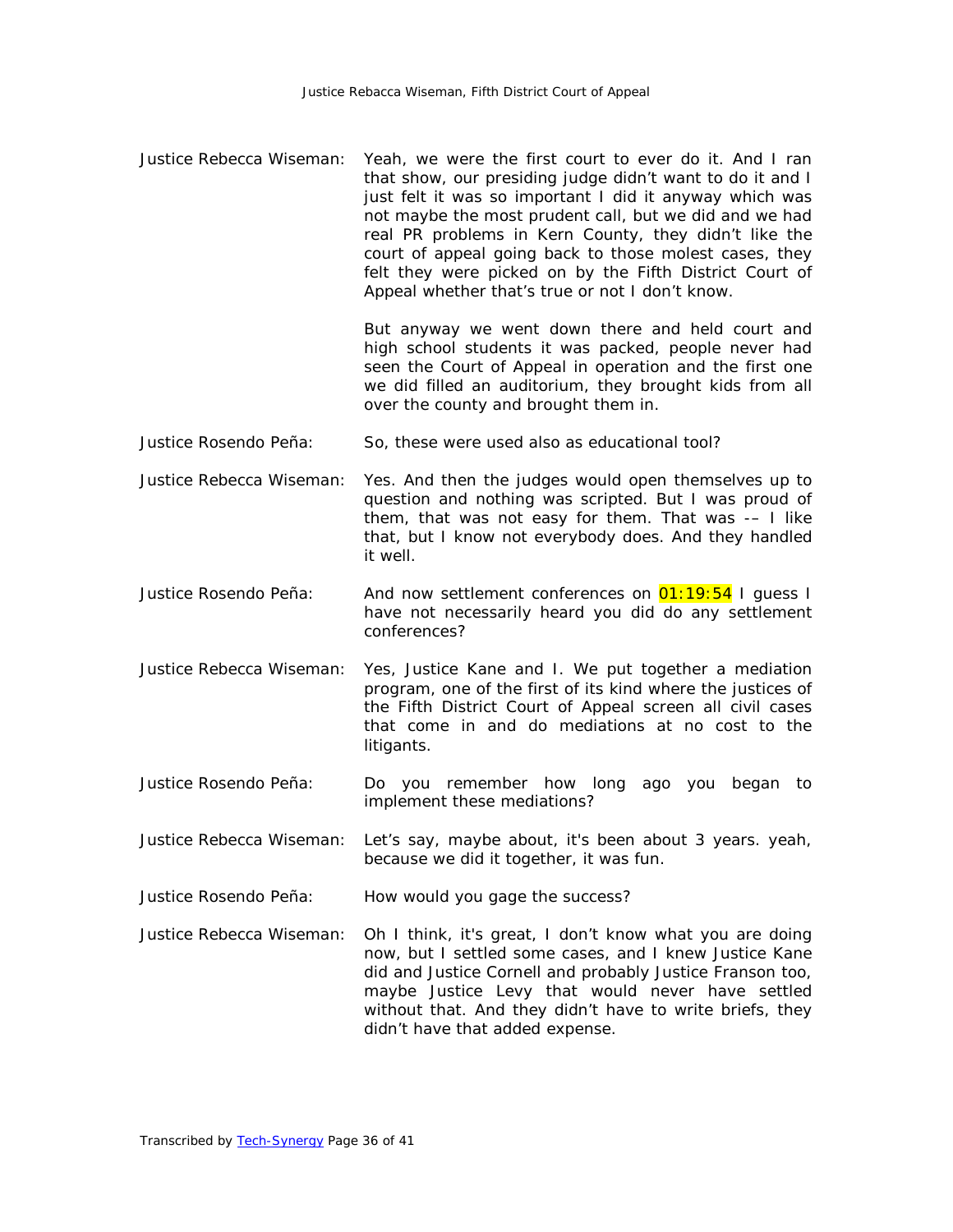I did that one case that I will never forget as long as I live, it was a drowning case where the father died in the arms of the family because of a flash flood. And it was destined for litigation, we took CEO  $01:21:12$  to do, but we got it done. And went back to the court room where the case was tried and that's where we put it on the record.

Justice Rosendo Peña: It wasn't the Court of Appeal you went out to the --

Justice Rebecca Wiseman: I did, I would go wherever they work, because I am up in the Bay area, so they were Modesto and that's where the family was, so I often would hold the mediation in Modesto.

- Justice Rosendo Peña: You take mediations on the road.
- Justice Rebecca Wiseman: On the road, yeah, why not.
- Justice Rosendo Peña: What major challenges do you believe that the judicial system faces today?
- Justice Rebecca Wiseman: Irrelevance, the shine is gone we are just another governmental agency. When I started, it was special and it still is but the money issue and the asking for money constantly, I think the computer issue, the field development if that really took the polish off, it made the judiciary look like it didn't know what it's doing and whether that it's accurate or not I have no opinion, but that's how it appeared.
- Justice Rosendo Peña: Self inflection wounds, would you say?
- Justice Rebecca Wiseman: Yeah, that would be accurate. And that's the way the press covered it and then you have a fewer legislators that are lawyers or have any understanding or interest in the law. It just diminishes the branch and you don't normally bargain well if you are not coming at it from strength.
- Justice Rosendo Peña: So, do you think that the most recent Chief Justice California Supreme Court has faced with additional challenges.
- Justice Rebecca Wiseman: Oh, yeah. I think she is doing amazing job, but it's got to be hard and she took on hard situation, because that all happened before she got on the job.
- Justice Rosendo Peña: Kind of all fell on her lap as she took that off.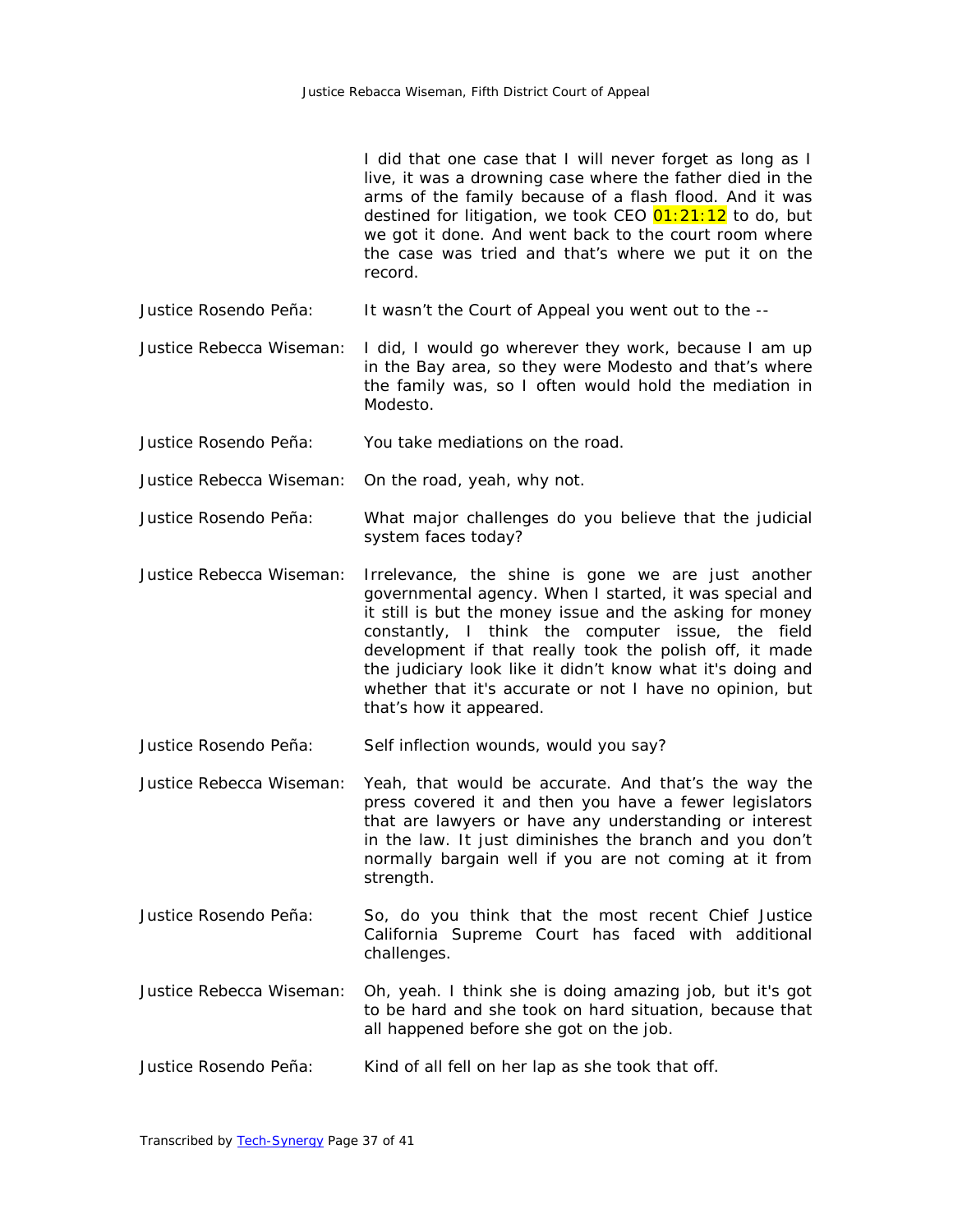- Justice Rebecca Wiseman: Right, and she has been so positive and never let her guard down. But that's hard.
- Justice Rosendo Peña: Can you give us your observations or comments on the changing views of judicial ethics, civility in the court room, the impact of technology and on the challenges of greater sensitivity to the avoidance of bias.
- Justice Rebecca Wiseman: Well, I think with all the education requirements that judges and employers must give their employees, it is changing. Some of the stories I was telling wouldn't happen today and that's important. By the same token that doesn't mean that people don't feel those things, they are just much more subtle.

But we have had some recent pretty serious breaches ethics wise. I mean even out of Kern County there were a couple where inappropriate sexual relationships between judges and attorneys or litigants, I mean sometimes you just can't legislate brains.

It's like my daughter sent me a copy of a story and just said felony dumb, how do you teach people not to do those kind of things, but it just points out that the judiciary attorneys were all people and people make mistakes and do dumb things.

- Justice Rosendo Peña: There is still plenty of work to be done in that area.
- Justice Rebecca Wiseman: Yeah, but there always will be, there always will be. But as long as we are trying I think that's all anyone can ask.
- Justice Rosendo Peña: Fair enough. Tell us about your decision to retire, what you have been doing since your retirement?
- Justice Rebecca Wiseman: Well, I am still writing for The Rutter Group, I love it and I am that's almost a full time job, at least for four or five months of the year it's very active, I am still teaching with them.

Also I love gardening and I love color, I love design and style and texture, I love it, I always have, I also love to make floral design six foot large arrangements, I do them every week and I am also teaching Flowery, it's fun.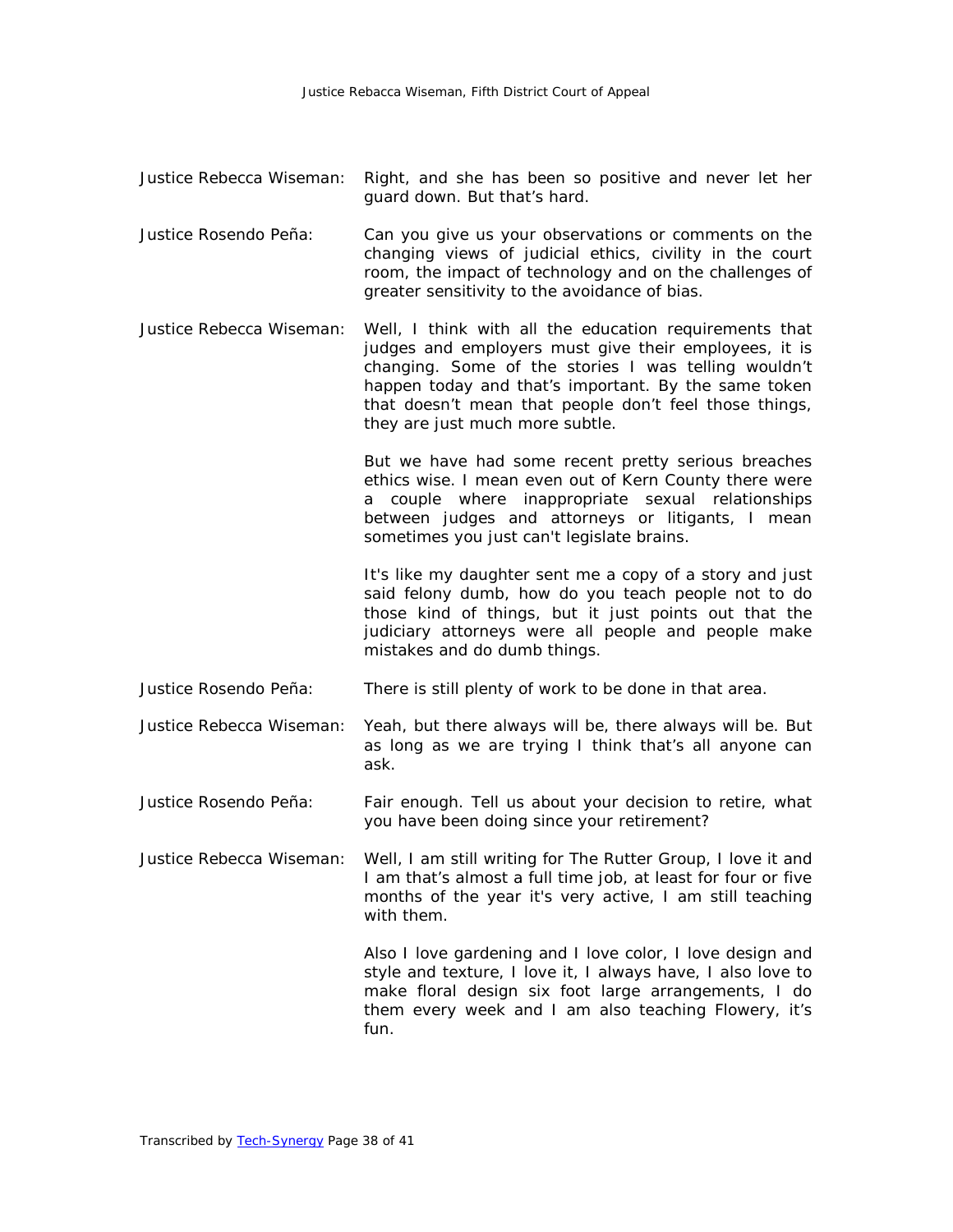- Justice Rosendo Peña: So, you have been doing lots of gardening things that you really enjoy.
- Justice Rebecca Wiseman: Yeah, I have always done it but it's been always good therapy. My husband says he thinks it's cheaper than therapy, but I am not really sure.
- Justice Rosendo Peña: So far I guess no regrets about retirement decision?
- Justice Rebecca Wiseman: No, that that I have any, I loved the position and frankly if I had been in Fresno, I wouldn't have, the drive was beginning to get to me, you kind of feel like every time you get home it was a good day, it's like dodge ball on the free way.
- Justice Rosendo Peña: So, what advice would you give someone who is considering a career in law?
- Justice Rebecca Wiseman: Think long and hard, if you do it, don't go in necessarily thinking you are going to practice, keep our options open, recognize it's expensive to go and if you don't have a good nest egg, think hard and long about it, I wouldn't be advising anybody necessarily to go unless they really knew what they wanted to do when they got out, because otherwise it can be postponing the job search and you end up with a mortgage and no house.
- Justice Rosendo Peña: So two past members of your research staff have become judicial officers, what advice would you give someone who is considering a career as a judicial officer.
- Justice Rebecca Wiseman: Be like them. I knew when I met these two particular staff attorneys that they were destined for great things, it's just who they are, be involved in your community and I don't mean like join things, do things, be the president, run the show, be involved politically and it is a political appointment and that is important.

Don't sit on your laws, always be pushing yourself and be out there, be in the mix. If you are not, you can be a wonderful scholar and that's great, that will qualify you to be an incredible research attorney at the Court of Appeal. But to be on the bench you need to do more.

Justice Rosendo Peña: Now important is it to get along with others in terms of the legal profession, is that factor in to being able to perhaps get a judicial appointment.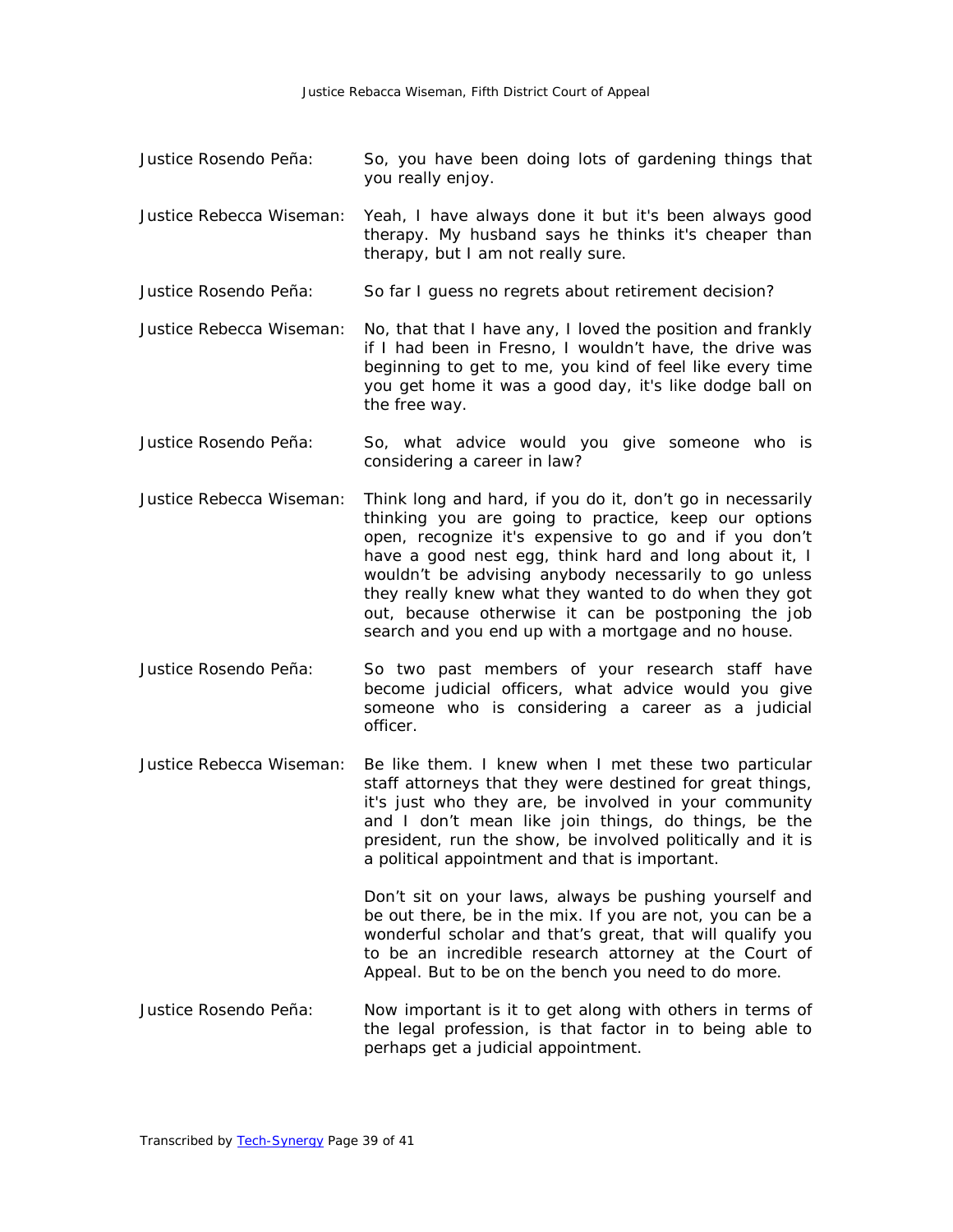- Justice Rebecca Wiseman: Oh yeah, you need to know them first of all and it's helpful if they like you, which means that you listen to them and you cooperate with them and you don't poke them in the eye, that's helpful. It's like play well with others.
- Justice Rosendo Peña: Keep a good reputation I guess is that how we can sum that up?

Justice Rebecca Wiseman: Yes.

- Justice Rosendo Peña: After your retirement you received the Rose Bird Award from the California Woman Lawyers. Tell us a little bit about the award and tell us what it meant to you receive it.
- Justice Rebecca Wiseman: It was great. I thought I was done and I got the call about the award, and I thought what, what is this? It surprised me and it was a terrific experience and having friends come, people that I haven't seen and to be there I don't like necessarily spotlight kind of things about me, I like spotlight where I am teaching or I am working with others, I love that, but I don't like it where it's on me exclusively.

But it was so gratifying to have dear friends and you came and spoke and I will never forget it. It was wonderful. And I always had a high opinion of the California Women Lawyers, I have been member of that forever, I think since just about when it started. And it is such an incredible honor.

- Justice Rosendo Peña: Did you feel that based on the attendance and other things that were said and of course the award itself, you maybe have had an impact.
- Justice Rebecca Wiseman: Yeah, I did, it was nice. You know I forget about things, something happens and, I don't think about it anymore and it was nice to -- sometimes it's nice to recall where you have been.
- Justice Rosendo Peña: Alright, we are pretty much done here, if you had to do it all over again, is there anything that you would change regarding your career?
- Justice Rebecca Wiseman: No, maybe I would have started arranging flowers sooner. I don't know. But no, I have no complaints and I am not done. I look at, this is just a start and I am happy.